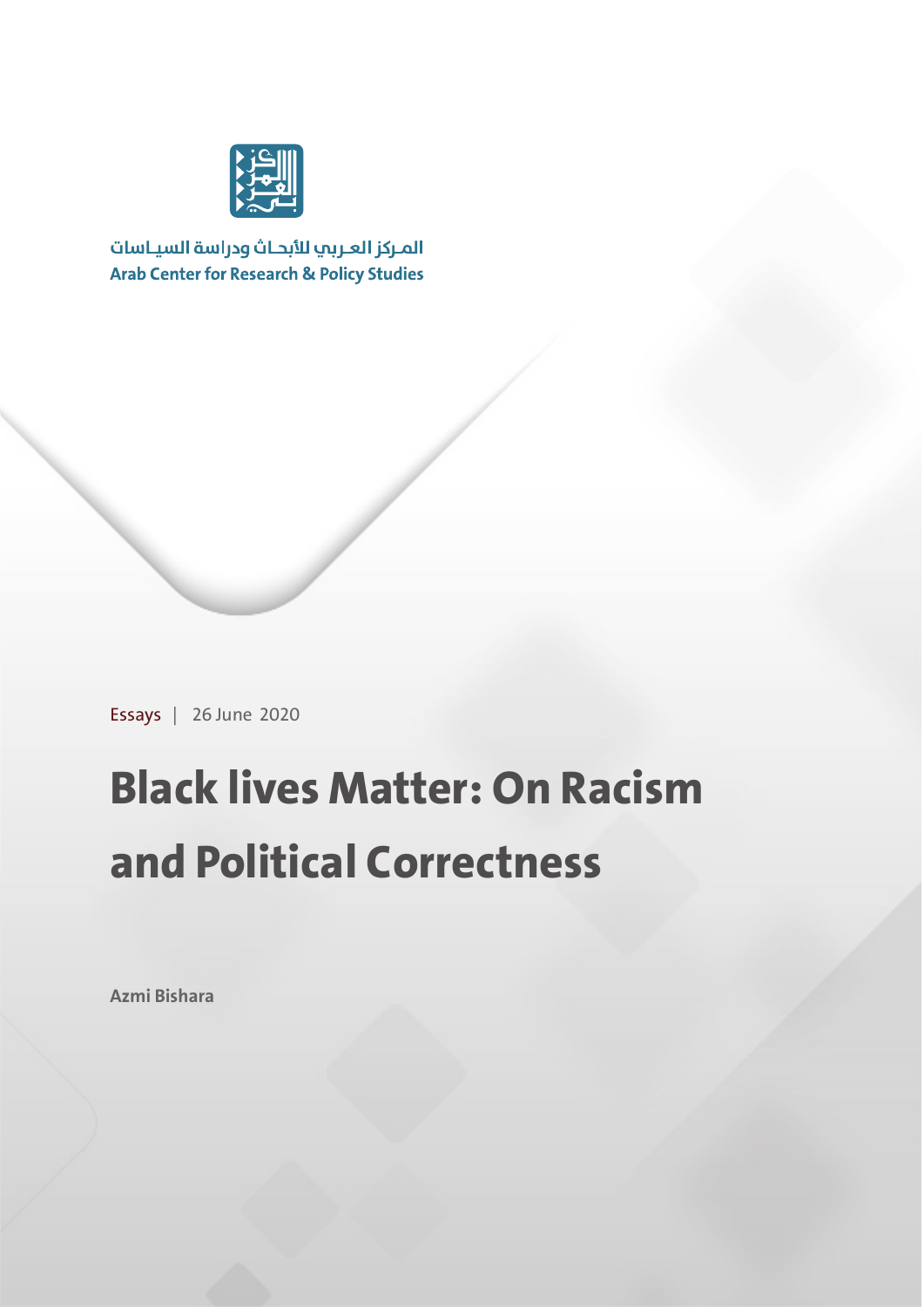#### Black lives Matter: On Racism and Political Correctness

Series: Essays

26 June 2020

#### Azmi Bishara

General Director and Member of the Board of Directors of the Arab Center for Research and Policy Studies. Dr Bishara is a researcher and writer with numerous books and publications on political thought, social theory and philosophy, as well as some literary works. He taught philosophy and cultural studies at Birzeit University from 1986 to 1996, and was involved in the establishment of research centers in Palestine including the Palestinian Institute for the Study of Democracy (Muwatin) and the Mada al-Carmel Center for Applied Social Research.

Copyright © 2020 Arab Center for Research and Policy Studies. All Rights Reserved.

The Arab Center for Research and Policy Studies is an independent research institute and think tank for the study of history and social sciences, with particular emphasis on the applied social sciences.

The Center's paramount concern is the advancement of Arab societies and states, their cooperation with one another and issues concerning the Arab nation in general. To that end, it seeks to examine and diagnose the situation in the Arab world - states and communities- to analyze social, economic and cultural policies and to provide political analysis, from an Arab perspective.

The Center publishes in both Arabic and English in order to make its work accessible to both Arab and non-Arab researchers.

The Arab Center for Research and Policy Studies Al-Tarfa Street, Wadi Al Banat Al-Dayaen, Qatar PO Box 10277, Doha +974 4035 4111 www.dohainstitute.org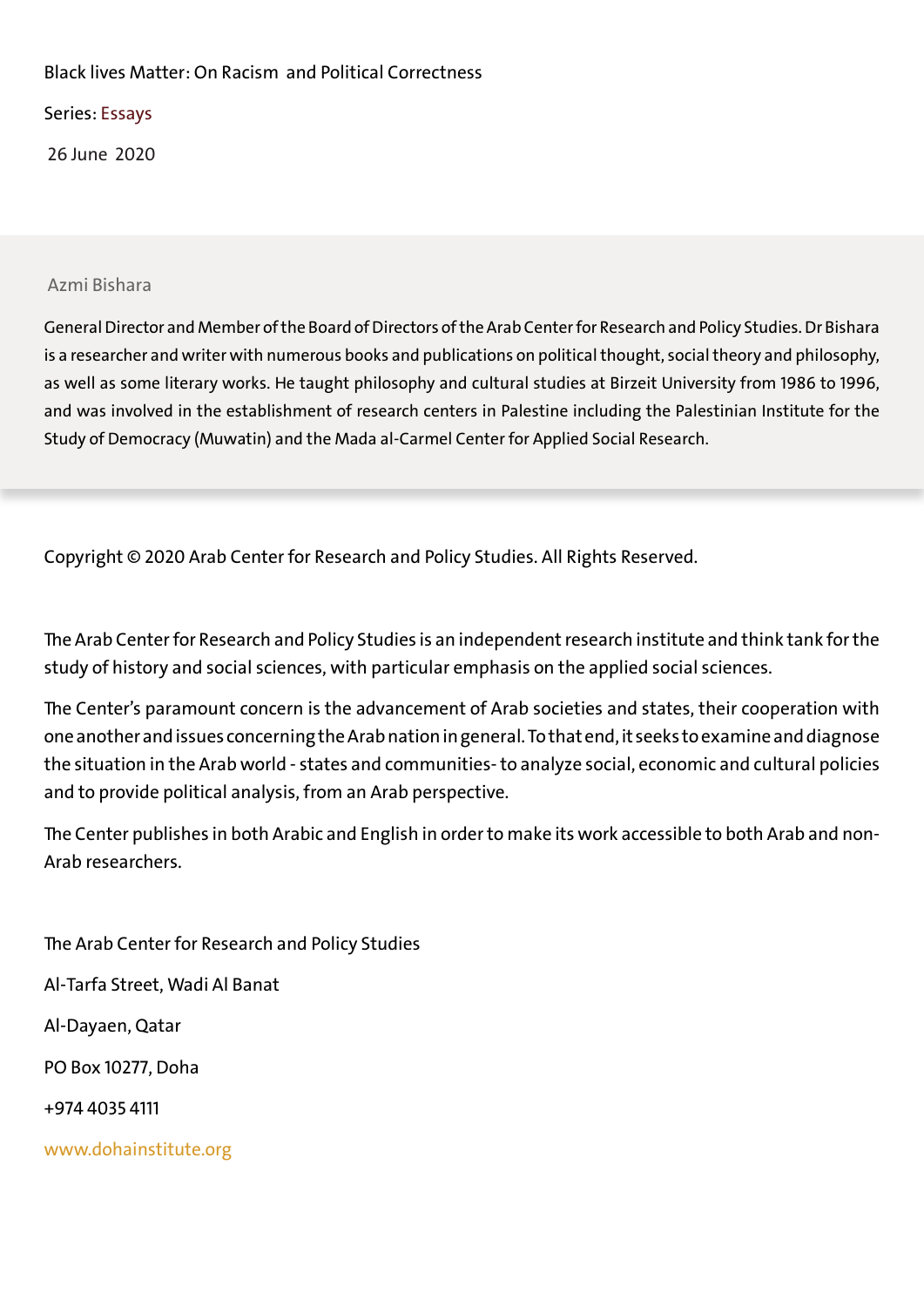# **Table of Contents**

| II. Concerning the Struggle against Racisman and an analyzing and an additional of               |  |
|--------------------------------------------------------------------------------------------------|--|
| III: A note on political correctness and a substantial contractor of the 12                      |  |
| IV: Palestinian Caveat and a construction of the construction of the construction of 16          |  |
| Sources and an annual contract the contract of the contract of the contract of the set of the 18 |  |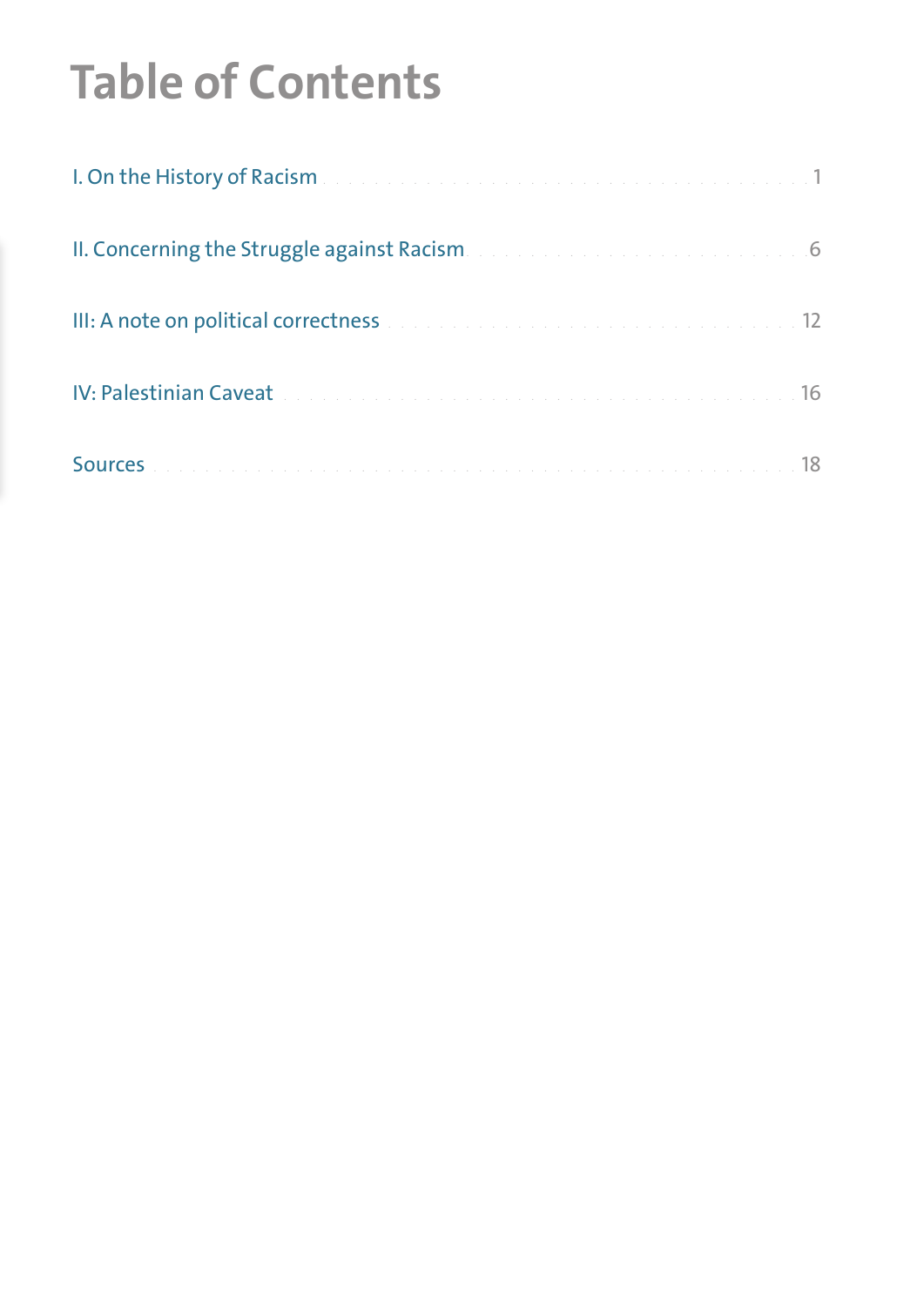### **I. On the History of Racism**

After the murder of George Floyd on 25 May 2020, demonstrations against anti-black racism spread like wildfire across the US. The entire scene of the policeman kneeling on Floyd's neck for almost nine minutes was broadcast across the media. Floyd's last words, "I Can't Breathe," served as a metaphor for the protesters to express a buried cumulative feeling of suffocation and as a slogan to lead the marches around the United States and some Western European countries.

Racism has a long history that has intersected with colonialism and slavery in the past. From the outset, it has interacted with the older tendency to attribute genetic characteristics to the class differences between aristocratic families and the general public in colonial countries. The nineteenth century saw a trend of using pseudo-scientific methods to explain the relationship between the physical structure of human groups and the personal characteristics of their members, intellectual abilities, morals and culture.

The American doctor Samuel George Morton (1799-1851), who specialized in the "scientific" practice of measuring skull size, is considered the founder of the "American School" of ethnography focused on race (descriptive ethnography). He collected human skulls from different regions of the world and categorized them according to the size of the brain. Morton theorized that the white "race" (or Caucasian as he called it) was superior to others in terms of intellectual capacity based on the cranial cavities in the brain, while black Africans were inferior, and Indians and other groups were somewhere in the middle. He decided, based on his analysis of the pharaonic mummy skull, that the Pharaohs belonged to this "white race," unable to conceive that the people who created such magnificent architecture could be black Africans. His work was preceded by the development of this purported science by European scientists and doctors, and these pseudo-scientists were boosted by Darwinism, and later from social Darwinism. It can be said in this context that the emergence of ethnography as a discipline was a direct effect of that pseudo-scientific trend to justify racism and control the other. Ethnography only broke free of this trend after undergoing a critical scientific revolution following its enrichment from history and social sciences.

Although racism is a modern term and stems from the notion of race, it is not the only source of cultural and social racism. Negative attitudes or opinions about entire human groups existed in colonial culture, not only before the Enlightenment and the Scientific Revolution, but even before the European discovery of America. Communities in ancient civilizations held a fear of the other ranging from apprehension and suspicion to demonization. When apprehension of the other is accompanied by organizational and technical military superiority to the point of one group's subjugation of another, the tendency to justify the subjugation process with claims of superiority in contrast to the inferiority of the other arise. Likewise comes the tendency to link this superiority and inferiority to visible differences in the external appearance, or to cultural or religious differences. Slavery itself, especially that associated with wartime defeat, is much older than the modern racism associated with ideas of racial inferiority. There were black and white slaves, and slavery was often a result of defeat. In the past, people and tribes with much more developed civilizations were enslaved by those who defeated them in the war.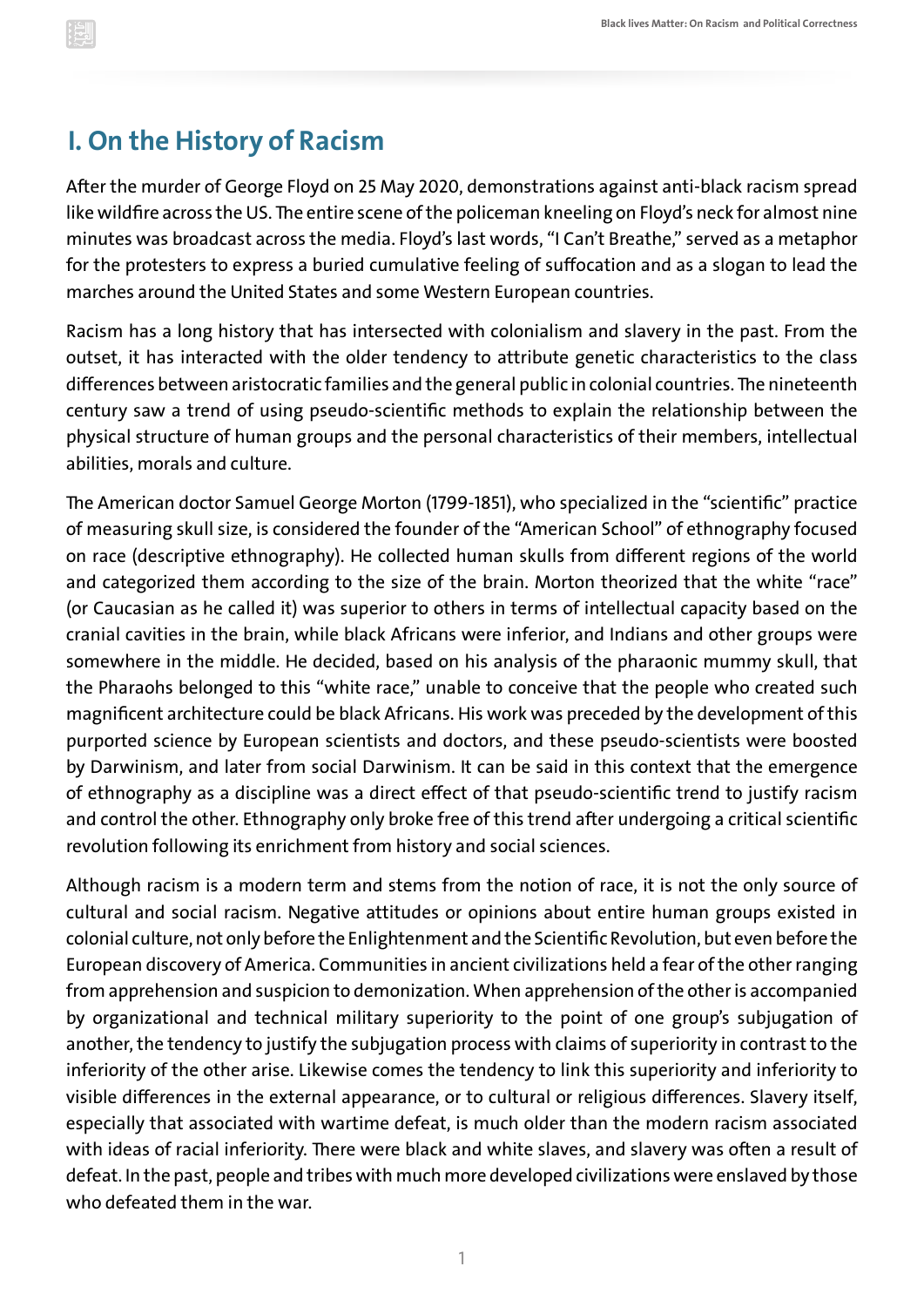Pseudo-scientific justification provided the foundations for racist ideologies in the era of secularism and rationalism in the form of a theoretically adaptable ideology or belief, and this ideology played a dangerous role in modern history. There is no doubt that it affected political and military leaders and settlers in the age of exploration and conquest. However, the attitudes of large sectors of society about the "otherness of the other" (curiosity, willingness to communicate, and coexisting with the other in contrast to apprehension or demonization), whether stemming from skin colour, language, religion or simply strangeness, did not arise as a result of these pseudo-scientific theories. Many people held these attitudes towards the physically, religiously, ethnically, or even tribally different before these theories gained popularity and they maintained them after they fell out of fashion.

The upper classes in the colonizing countries readily accepted the idea of their own superiority over the colonized peoples. The belief in their superiority over the general population in their own country was already widespread in those circles that considered the general population hereditarily incapacitated and ignorant, so that reproduction by marriage among themselves enshrined these traits. The European aristocracy was certain that a different blood was secreted from its veins, and that their aristocratic lineage provided a natural justification for their power and wealth. On the other hand, the common people recruited to fight in the colonies accepted the idea that the colonized were inferior to them because of the same hierarchy, and because the dehumanization of the colonized endowed them with the privilege of superiority and put them in the same position as their own aristocracy. This happened before the rise of nationalism and the idea of all classes belonging to the same nation, and the emphasis on the difference between nations rather than between nobles and commoners.

There are multiple examples of human ability to absorb preconceived notions of the other by making ignorant assumptions. All of them are derived from generalizations that are already based on the assumption that there is an "essence" or "quality" intrinsic to a particular human group, whether this group is composed of black people, or followers of a different religion, or a different ethnicity/ nation and so on. These tendencies can generally be grouped under "Essentialism", which links the endless qualities of individuals in a group back to a presumed essence that unites them, as if their characteristics are derived from it.

John Locke (1632-1704), one of the most important European Enlightenment philosophers and fathers of liberalism, justified slavery by claiming that the enslaved did not know how to appropriately use and cultivate their land and had failed to produce private property, in the same way they had lost in a "just war". The solution to enslave instead of killing them seemed to him a fair trade-off.**(1)** Long before that, it was believed in ancient Greece that some people were slaves and some masters by nature, as noted by Aristotle in his book *Politics*. Slavery existed all around the world, in ancient civilizations, as well as in the Middle Ages, including in Arab and Muslim countries. Another aspect of slavery in the Arab and Muslim context was that many slaves were brought in during the Abbasid era for the purpose of military service and managed to reach high ranks and gain political power.

**<sup>1</sup>** John Locke, "The Second Treatise of Government," in: John Locke, *Two Treatise of Government and a Letter Concerning Toleration*, Ian Shapiro (ed.) (New Haven, CT/ London: Yale University Press), pp. 110 -116.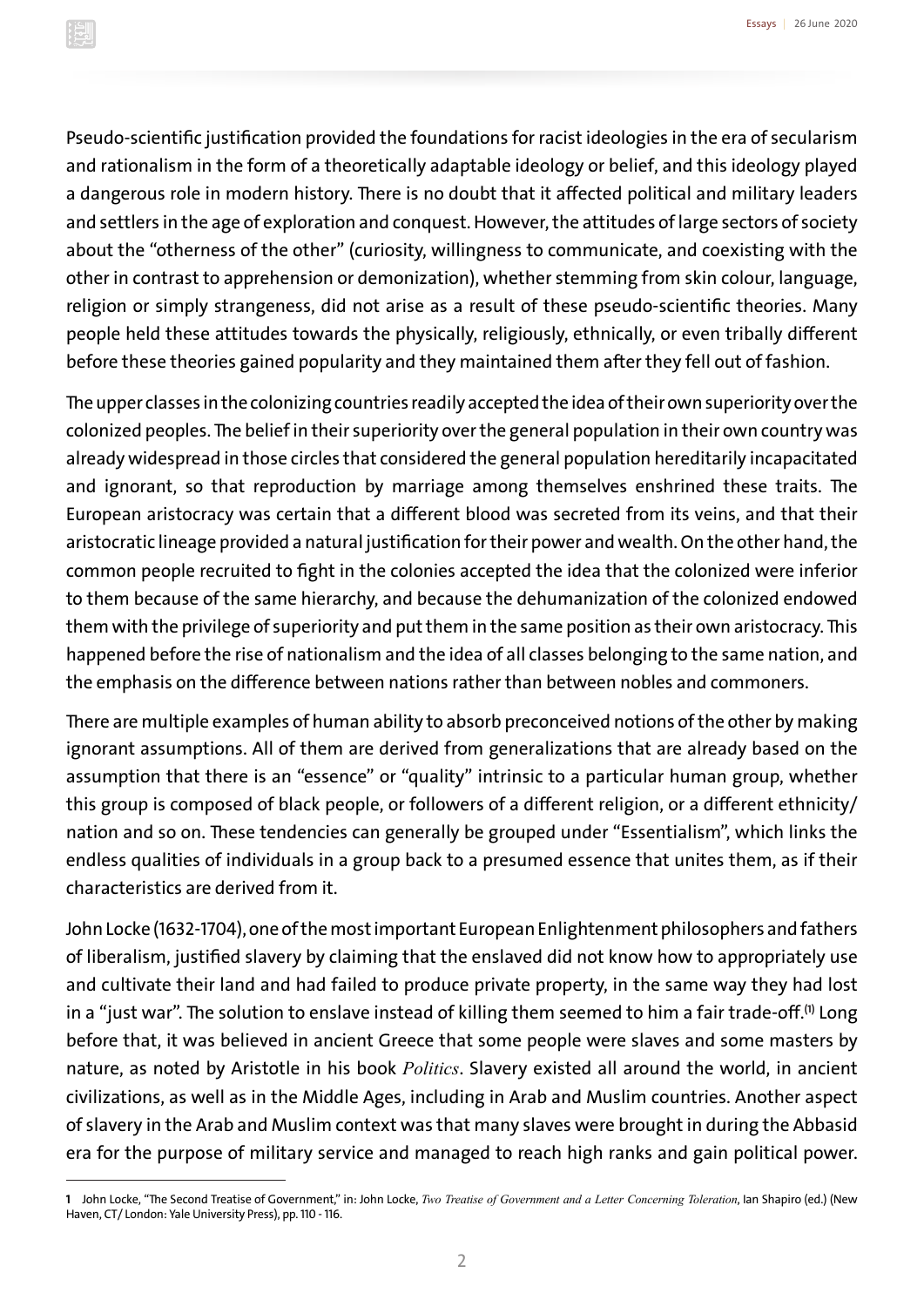Slaves were also integrated into the highest ranks of the army and administration in the Ottoman Sultanate following the formation of the Janissaries and the Sultan's guards from white slaves made up of children from the Balkans and other countries. What distinguishes modern slavery in America is its relationship to settler colonialism, and its ties to racist ideology and the idea of the inferior race.

At the beginning of the Renaissance, racism secularized the negative religious position towards the other based on differences in religious belief by transforming it into to a position explained by inherent qualities that cannot be changed with beliefs. The motivation for this was to justify the sceptical stance towards Jews and Muslims who converted to Christianity following the expulsion of their communities from the Iberian Peninsula after the Reconquista war, a position that held for several generations out of fear that their descendants would reach high positions in the state or church. It had to therefore be assumed that there are fixed genetic elements in them that do not change by changing the creed. In Spain and Portugal, blood purity certificates were known before the emergence of the racist pseudo-scientific theories that went so far as to require certificates to prove whiteness in America after generations of its occupation.**(2)**

The "discovery of America" and the shock of learning of the existence of peoples in this world not mentioned in the Book of Genesis, or the Old Testament in general, led to the adoption of the idea of the existence of sub-human beings that resemble but do not qualify as humans, who can thus be treated like other wild game. Some colonists found their goal in the "theory" of the Calvinist Protestant philosopher, Isaac la Peyrère (1676-1596), on pre-Adamites, according to which the Torah only narrated the story of the Jews and did not tell the story of the humans who lived before Adam and Eve; that is, those who lived in a natural state of bestiality.

In South and Central America, a conflict between the Dominican monks and the racist occupiers who denied the humanity of the indigenous people gained infamy. In 1550, a public debate spread between the Catholic monk Bartolomé de Las Casas (1566-1484), who affirmed the humanity of the indigenous people, and hence the necessity of preaching Christianity (and not respecting their beliefs, for example) like other human beings, and Juan Sepulveda (1489-1573), who edited Aristotle's book *Politics,* based his position on the old Aristotelian view that there are human beings who are naturally slaves because they are only able to use their bodies.**(3)**

Two centuries later, a scientist who was considered a European expert and reference on American affairs in the eighteenth century (without even visiting America), Dutch Protestant philosopher Cornelius de Pauw (1799-1739) returned to this position. He criticized the Catholic Church's attempt to preach to the Native Americans as human beings and considered them neither evil nor good because they are not human beings to begin with.**(4)** He argued that they were ethnically inferior to

**<sup>2</sup>** Richard Popkin, "The Philosophical Basis of Racism," in: Richard Popkin, *The High Road to Pyrrhonism*, Richard A. Watson & James E. Force (eds.) (IndianaPolis, IN: Hackett, 1993), pp. 79 - 80.

**<sup>3</sup>** Angel Losada, "The Controversy between Sepuvelda and Las Casas in the Junta of Valldolid," in: *Bartolimé de las Casas in History: Toward an Understanding of the Man and his Work*, Juan Friede & Benjamin Keen (eds.) (Dekalb, IL: Northern Illinois University Press, 1971), pp. 279 - 309.

**<sup>4</sup>** Henry Steele Commager & Elmo Giordanetti, *Was America a Mistake? An Eighteenth-Century Controversy* (New York: Harper & Row, 1967), p. 90.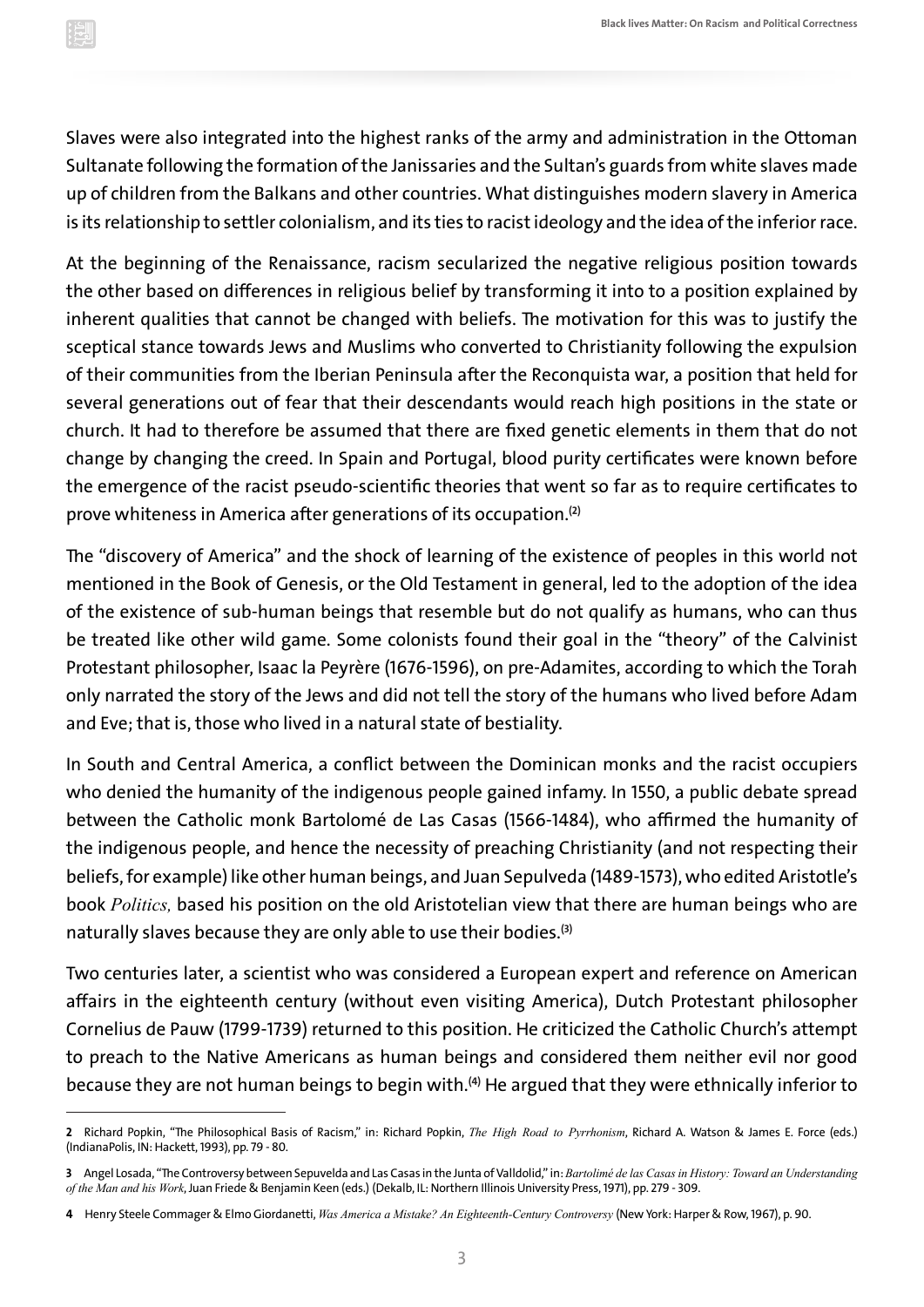the inhabitants of Europe because of the accumulated influence of climate and geography.**(5)** Here enslavement was dressed in a "scientific" costume with what appeared to be a departure from good and evil, supposedly using scientific measurements and avoiding value judgments.

Those who have perpetrated some of the most horrific crimes the world has seen believed that what they were doing could not be classified as good or evil, either because they believed that their work was simply a job and the implementation of orders, and that they do not make decisions concerning the morality of the work or because the actions seemed logical and beyond the realm of morality, or because the victims of their orders were, in their eyes, sub-human, no moral standards or values of good and evil were required of them.

Europeans lived in the colonial climate for centuries without it affecting them physically or mentally and a debate arose that called these theories into question. At the time one of the most famous scholars of the age, a professor of medicine and botany at Uppsala University, Carl Linnaeus (1778- 1707), developed a theory on the relationship between skin colour, facial features, hair type and eye colour and the ability to organize society. He divided races according to emotional and intellectual disposition, classifying them as "sanguine", "phlegmatic" or "choleric", and classified certain kinds of ape as close to humans before Darwin ever did.

After these pseudo-scientific "theories" harnessed the tools of natural sciences, the philosophy of history came to classify peoples according to how much progress they had or had not made with Hegel coming to argue that there are peoples without history. The spirit of history in his opinion was impeded in Africa and for the Native Americans and Inuits by the extremely hot and cold regions, leaving these groups restrained by the fetters of nature, unable to participate in the march of human progress in history.**(6)** The historicism of the philosophy of history leaked into the other social sciences in the nineteenth century, replacing the "spirit of history" with that of the spirit of people, nation, class, elite or race before being liberated by the epistemological revolution from that belief that appeared scientific because it is consistent within a coherent philosophical system.

Scientists who tried to categorize personality, including intelligence, inclination towards violence, and proximity to bestiality or humanity, according to skull size or nose and jawbone width and other measurements, believed that they were making discoveries according to a strict scientific method. In reality, they derived psychological, cultural, and moral qualities from what they considered to be a fixed substance. Some may still believe such myths, thinking that they are scientific, but the wider scientific community has completely denounced their credibility. These "theories" became embarrassing for those who believed them, especially after their catastrophic exploitation by the Nazi racial ideology when the racist theories of Joseph Arthur de Gobineau (1816-1882) were taken up by Nazi theorists from the sort of Alfred Rosenberg (1893-1946) in his 1930 book *The Myth of the Twentieth Century*.

**<sup>5</sup>** The "rational" judgments about the relationship between physical characteristics and their effect on the mind, soul and natural climate are not new; they can be found in the work of Montesquieu and other Enlightenment thinkers, just as Muslim travelers have linked the characteristics of people with their natural environment.

**<sup>6</sup>** I have previously touched upon the above topic under the secularization of racism, and references to this information are available in: Azmi Bishara, *Ad-Din wa'l-'Ilmaniyya fi Siyaq Tarikhi* [Religion and Secularism in a Historical Context], pt. 2, vol. 1: *al-'Ilmaniyya wa'l-'Almana: as-Sayrura al-Fikriyya* [Secularism and Secularisation: The Intellectual Process]. (Doha/Beirut: ACRPS, 2015). pp. 478 - 489.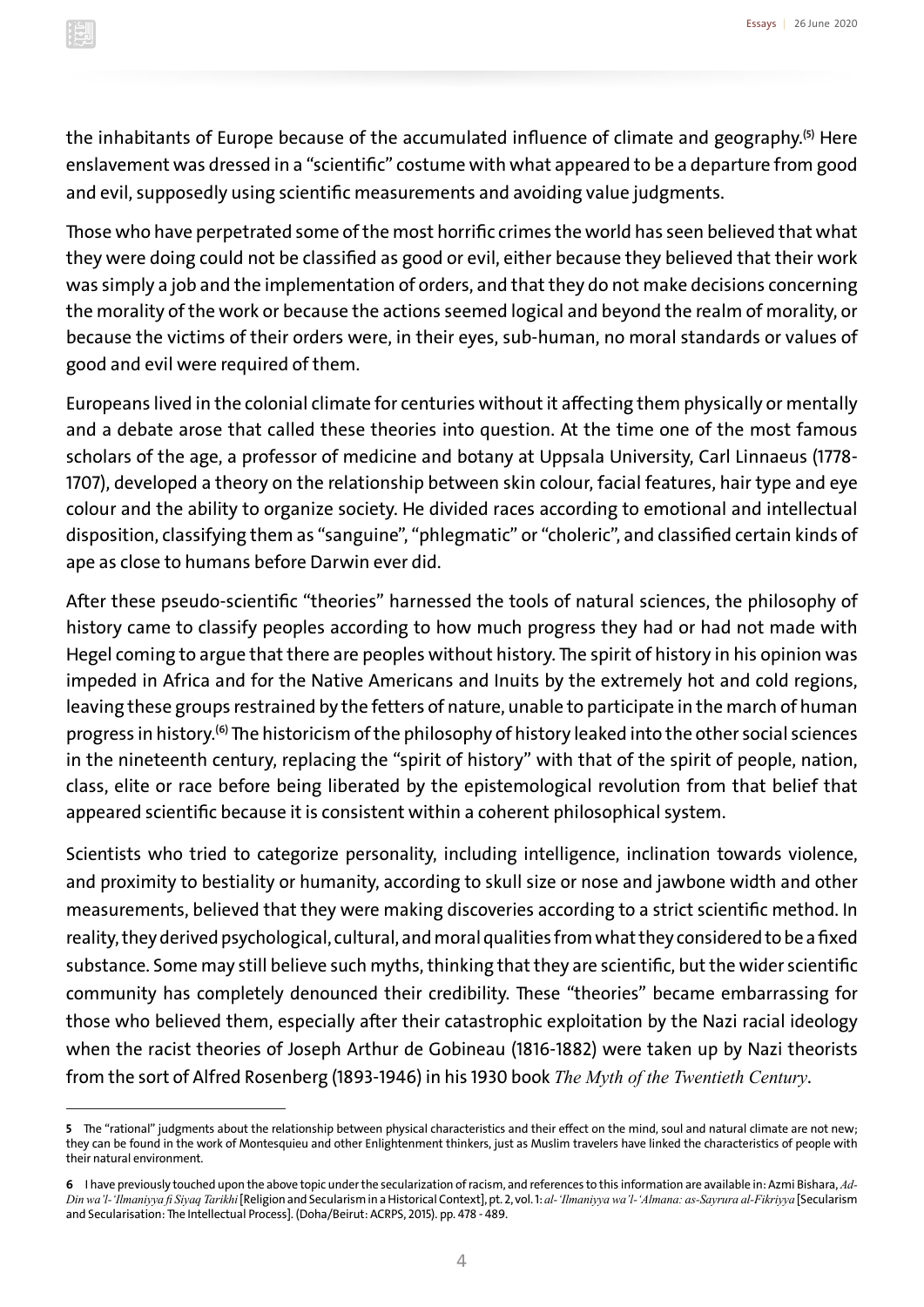The leaders of the Nazi Party and Hitler himself were declared advocates of the hierarchical ideology that ranked humans from Aryan at the highest to black Africans at the lowest level, while the Jews are the lowest of the lowest as they are considered to be a mixture of races polluting Europe. The Slavs were considered to be inferior to the Aryan race to justify Nazi expansion policies. Of course, they believed every impressive ancient civilization, whether in ancient Egypt or Persia, to have been founded by communities close to the Aryan race, their collapse the result of Aryans mixing with the local population and thus contaminating their pure lineage. Ensuring the purity of race became a goal of social engineering in the Nazi state. But they showed pragmatic flexibility, so they were ready to adjust the hierarchy for Slavs who allied themselves to the Nazis so they were considered superior to others. All of this collapsed spectacularly at the end of the Second World War and holding such views became no longer acceptable in universities or among the European and American elites. But this did not mean the death of racism.

Discrimination against the other has taken many forms, and in this sense racism in the broadest sense of the word was not born of a pseudo-scientific race theory; it existed without theories and thus did not end with them. Other non-biological "essences" replaced race in the new stereotyping and discrimination that continued to be called racism, but without the idea of race. While the mention of races became unacceptable, talking about cultures, religions, mindsets and mentalities as fixed essences remains acceptable, and it is still possible to take a position on groups according to their supposed religion, culture or mentality, and anticipate the characteristics of the individual, their morals, temperament and functional competence based on their belonging to a particular group.

It became possible for anti-black racists to claim that the stereotypes they held were not due to skin colour but rather to their violence or laziness and unwillingness to work, and other generalizations assuming some other variable to replace colour. Racists began to rely on statistics to prove they had low motivation, desire to progress, or educational attainment compared to other groups in society. These opinions are usually applied to compare individuals, as if one is less rational in his act than the other because of their belonging to a certain group, without taking into account social factors such as the differences in their social background or their environment.

A racist can claim that they are not a racist by making exceptions for some black people, including some of the ones they work with. The modern racist claims to be against any discrimination including affirmative action. Racists chanted "All Lives Matter" in response to the "Black Lives Matter" slogan of the demonstrations following Floyd's killing, but what this really means is that black lives do not matter; black lives are not worthy of the spotlight, even if it is black people who are killed by the police because of their skin colour. This is a reminder of when some people (including activists and leftists) equally belittled the struggle for women's equality with men, refusing to single out women's rights on the pretext that there is no equality in these societies between men too.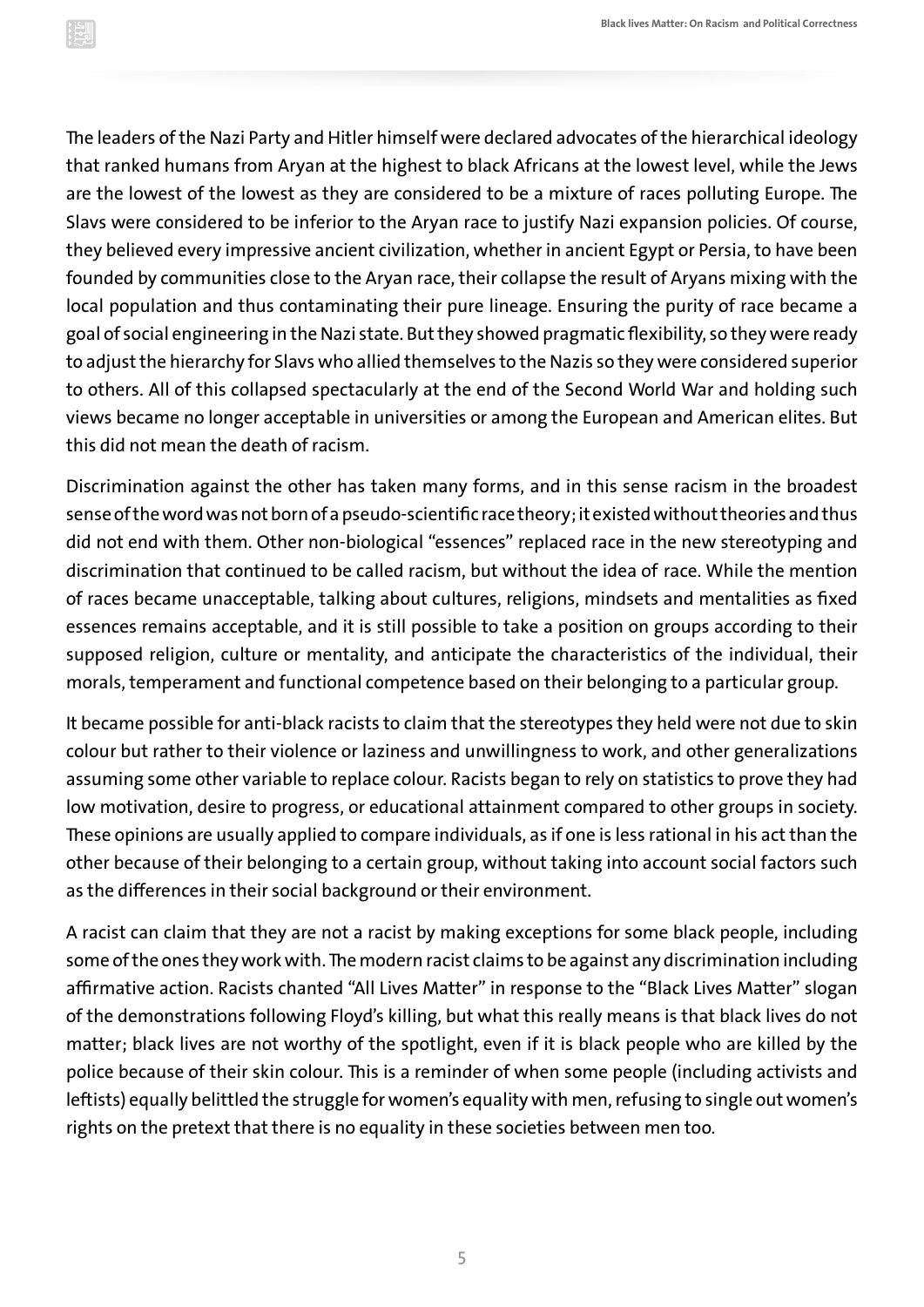## **II. Concerning the Struggle against Racism**

Just as racism has a history, the movement against it has a history as well, intersecting with the struggle against colonialism all over the world and against other types of identity discrimination. In the United States, the fight against racism has long been detached from the struggle to expand women's suffrage and equality with men, and other struggles within white society before these struggles interacted under the framework of citizenship. The United States is a special case among democratic countries in which the enslavement of Africans and their descendants lasted for a long time and where slave owners resisted change for a long time, fighting to defend what they considered their property and to preserve "their way of life". Racism remained institutionalised and a part of the culture of many people for a long time.

Slavery differs from other forms of racial discrimination because it simply denies that the enslaved is a human being. It deprives a person of their humanity by converting them into a commodity that is sold, bought, and used as either field or houseslaves.

What distinguished white settlement in North and South America is the use of huge numbers of slaves in agricultural work on huge plantations that required extensive hard labour to yield profits from. The industrial bourgeoisie in Western Europe and North America were not guiltless in this system; the textile and other industries benefited from the crops that were produced by enslaved peoples on these farms. But ultimately, the political, economic, and moral contradiction with slavery arose within the democratic system, and the state imposed its authority over the southern states by force after a bloody civil war. But the formal end of slavery was by no means the last of the matter.

Changing the system of slavery began with its criminalization but racism cannot be eliminated by enacting laws, but rather through interaction between the necessities of modern life and the values of equality, education for citizenship and the freedoms upon which liberal democracy is based, and the struggle for equality and political rights.

This continued for a century after formal liberation from slavery. Legal segregation was practiced in the south while black people were often socially segregated elsewhere justified by the principle of "Separate but equal." Black Americans have long suffered the effects of poverty and marginalization and made countless sacrifices in the struggle against racism following the abolition of slavery. There is no doubt that individual perseverance and the struggle of individual citizens to obtain their rights using the tools available to them within the democratic framework, and the civil rights movement led by Rev. Martin Luther King Jr. (1929-1968) as well as more radical movements whose contributions are currently underappreciated combined with the solidarity of associations, institutions and white citizens, have accomplished much in the meantime. Baptist churches also contributed to the struggle for equality, where black people found refuge after being stripped of their culture, indigenous religions and languages. Some had faith that the teachings of Christianity could be a common language with whites well before the American Constitution.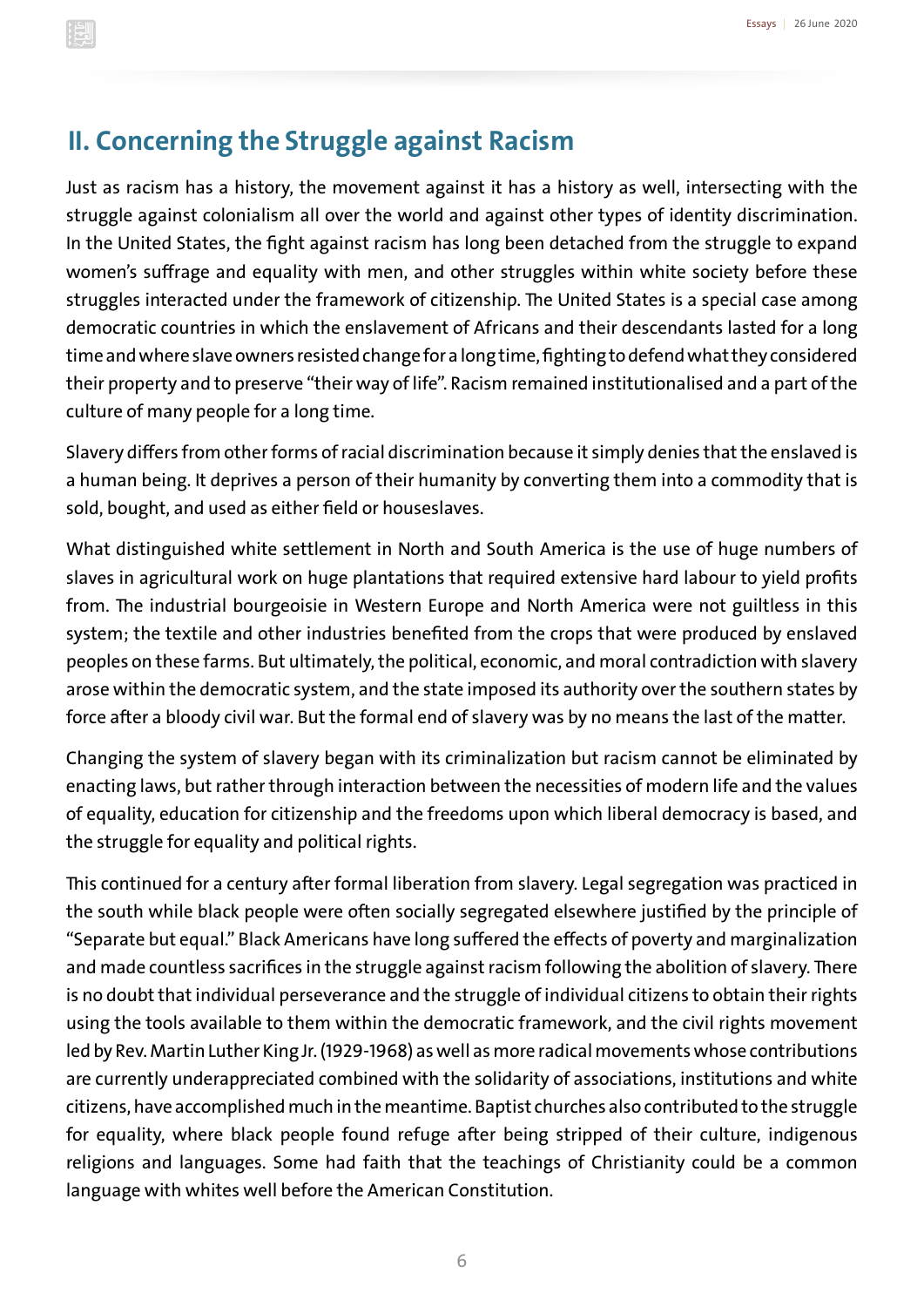With the advancement of equality before the law, a middle class developed that could benefit from this progression and from the prohibition of discrimination on the basis of race in employment and so forth. Affirmative action in some areas led to hiring in institutions where black representation was low.

Despite formal legal equality, the "equality of opportunities" promised by liberalism (as an alternative to the full social equality proposed by socialism) is yet to be achieved. There is still a huge gap between the socio-economic opportunities (including educational and health conditions) from birth. Legal equality without social policies in favour of historically vulnerable groups perpetuates rather than bridges the social divide. This has become the subject of endless theories about how to achieve justice within a liberal democratic system, mistakenly understood as universal theories of justice.**(7)** Large groups of black Americans continue to suffer the socio-economic effects of racial discrimination through low income, widespread poverty and unemployment, poor health, high crime rates, and as the recipients of police brutality. To overcome the centuries old legacy of racial discrimination the state must intervene in creating access to equality in the social base of individuals in order for opportunities to actually be equally available. But the United States is not a welfare state but rather an economically liberal state based on a prevailing culture of work, competition and the glorification of individual success. According to this culture, state welfare has come to be considered a free ride which has trapped black Americans in a lower socio-economic position.

The path of development is long and winding, and what appears to be a step backwards is often in fact a step towards progress. The trajectory is generally moving in the direction of overcoming more areas of discrimination against black people and the principle of equality is gaining traction in other areas where racism is still tolerated. Black Americans have gradually gained access to all institutions and sectors of life, from sports and the arts to university, military, judiciary, politics. In each of these areas there are stories, symbols, and heroes.

There are well-known articulated events that represent milestones in this struggle, such as the protests against police brutality after the killing of Floyd. Before that in 1955 when Rosa Parks refused to give up her seat to a white man on the bus, then Martin Luther King's speech in Montgomery, Alabama on 25 March 1965, and the first city to have mixed education in the south, the appointment of a biracial chief of staff in the US Army (Colin Powell, 1989), and the election of the first black (biracial) president. These are all major events that have become symbols of civil rights equality spreading. The representative symbol often overrides the reality that it seeks to represent. The presence of a black man at the head of the US army did not eradicate discrimination against black people, nor did a black president. In fact, the latter avoided appearing overly concerned with black issues fearing that he would not appear to be a president for all Americans. Did the first black president benefit the rights of black Americans as a whole, beyond the extremely important historic achievement of winning elections? Singer Harry Belafonte's claim that Colin Powell remained a slave, a house slave that serves his white master, still resonate with many.

**<sup>7</sup>** As in the case of John Rawls (1921-2002), Ronald Dworkin (1931-2013) and others who have proposed models for justice in a liberal democratic framework and not theories of universal philosophical justice.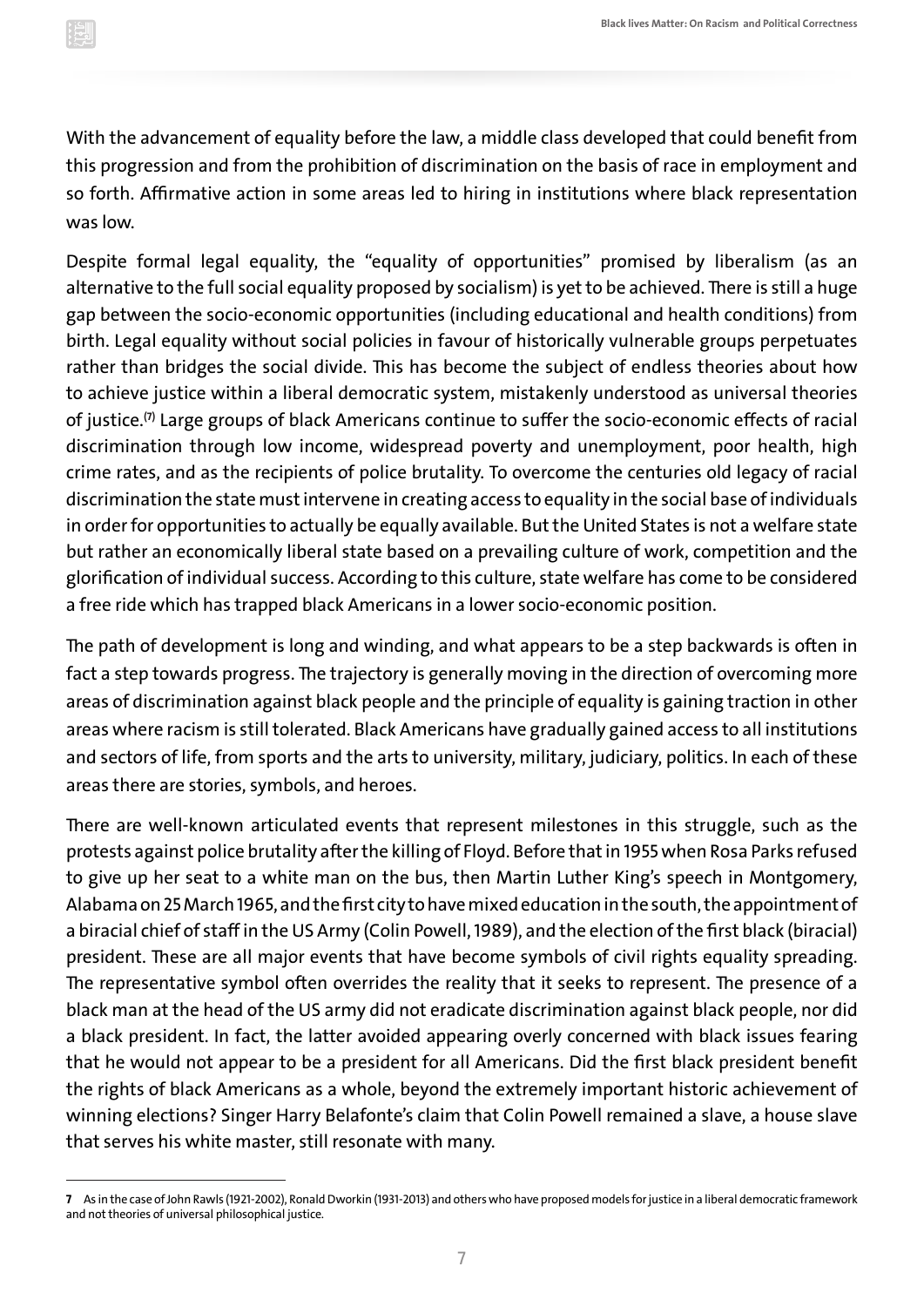It is clear that the pattern of human rights for black people is an integrative trend in the American nation. They demand full equality on the basis of citizenship, and not on the basis of ethnic, religious, cultural or other characteristics. The conversation here is not about cultural pluralism and collective rights, but rather about their being an integral part of the American nation. Their demands do not include recognition of a language and culture, but recognition of and respect for the history of their suffering and for their memory in the context of the desire for full integration into American life.

Thus, the appointment of the first black chief of staff and the first black female judge were considered achievements. This does not mean that racism was eradicated from the judiciary, the White House, or the other areas that had already been accessed. Many dark corners remained untouched by equality. Black people have long been recruited to the police force with some becoming high-ranking officers, department heads, prosecutors, and sheriffs, but anti-black racism in the police has remained among the most prominent of these dark corners. This racism is especially important because of the perceived high crime rates within the black community for previously explained socio-economic reasons.

But racists interpret high crime rates as an expression of a fixed temperament in black people, even if the source is social, not organic. This means that every black young man can be criminalised. It is common for officers to not only be more suspicious of black people and quicker to arrest them, but to also use a greater degree of violence during the arrest and for tougher penalties to be handed out to black people in court. This racist structure is sufficiently flexible to elicit violent, racist actions by black officers and prosecutors who take out their anger on the black people they perceive as lazy, those who do not work or on those who are violent by nature.

Just as the crime rate is perceived to be higher among black people, racism among the police force is higher than that of other social and professional sectors.**(8)** This is not only because of the cultural and educational background of police officers, but also because the police instinctively tend to generalize and categorize people within their means of control, in addition to embodying the legitimate violence of the state. This violence can easily become abuse in the case of an outright racist or a weak personality seeking to prove his manhood, or even a black officer who wants to fit in with their white colleagues. This abuse becomes institutionalized in the absence of oversight over the police use of force, the lack of accountability for law enforcement in general, the lack of legal follow-up, and corporate solidarity preventing colleagues from being held to account when they abuse their power.

**<sup>8</sup>** For example, according to a poll carried out a month before George Floyd's killing, polls indicated that the majority of Americans (78%) have confidence in the police, but only 56 % of black people expressed confidence, with this percentage even lower among black youth. The ratios are similar when respondents evaluate the ethical standards of law enforcement; the majority of Americans evaluated them highly, in contrast to only about half of black people, with the lowest numbers found in black youth. Various statistics show the differences in the police and judicial system's treatment of black and white Americans. Although the number of white Americans killed by the police from 2015 to June 12, 2020 (2,473 killed) is twice that of black Americans (1,296), the rate of fatalities scaled to population size is wildly disproportionate. White fatalities at the hands of the police represent an average of 13 deaths per million (out of 197 million), compared to 31 per million black Americans (out of 42 million). In addition, black Americans represent a disproportionate number of prisoners in the US. According to the US Department of Justice statistics office in 2018, it was found that 32.9% of the prison population is black while they are just 12.3% of the overall population. On the other hand, the percentage of white prisoners reached 30.4 percent, although their percentage of American society exceeds 60 percent. Furthermore, black men between the ages of 18 and 19 are about 13 times more likely to be imprisoned than their white counterparts, and in total, black men of all ages are nearly 6 times more likely to be imprisoned than their white peers, not to mention the unequal treatment of black Americans in the justice system. Black Americans are more likely to be arrested on much higher drug charges than white Americans, despite drug use rates being very similar. In addition, the likelihood of refusing bail is higher for black people, and they are more likely to face more severe charges and sentences for similar crimes.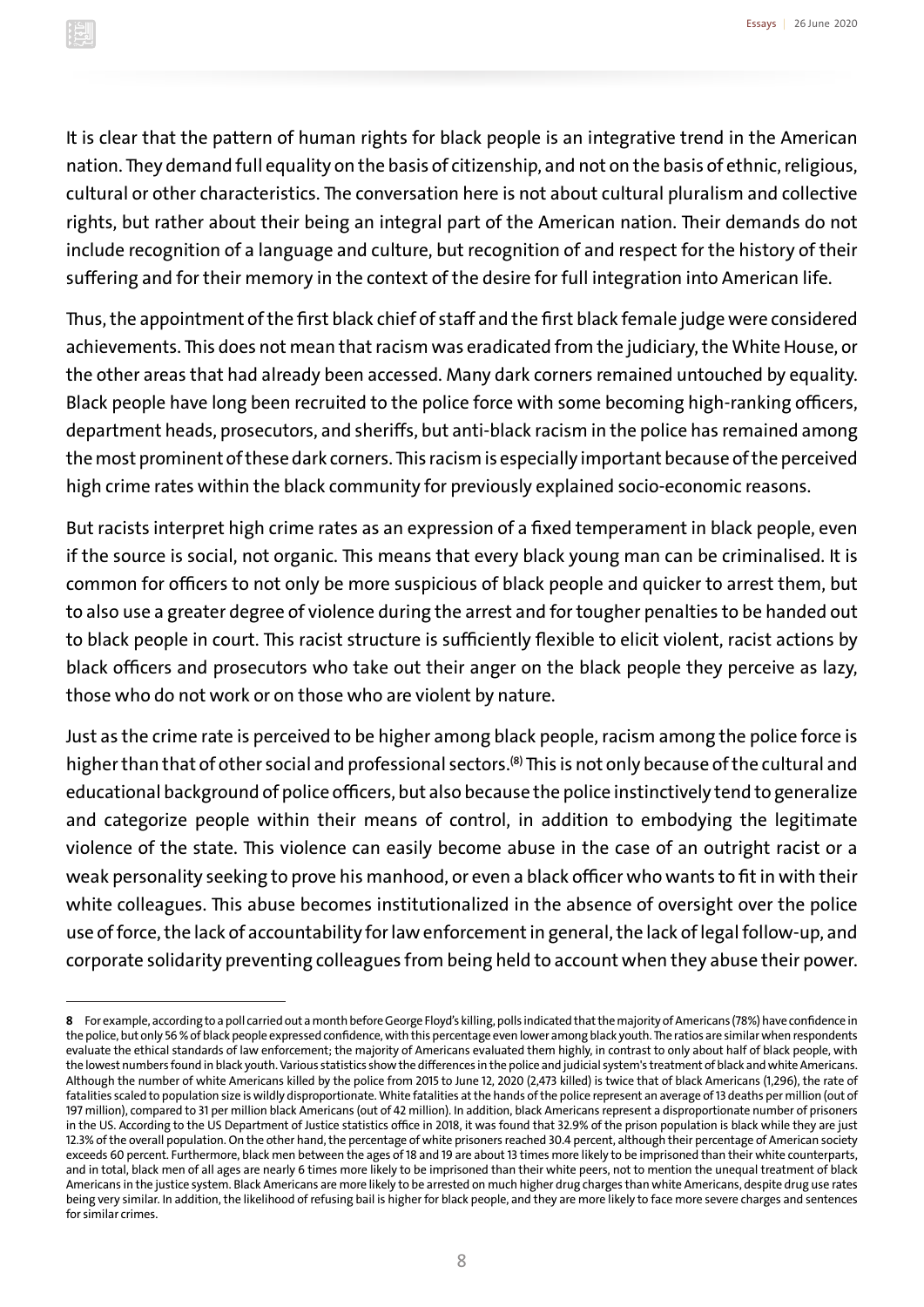Partially documenting the cases of police killings of black people following Barack Obama's election, begins on 30 December 2008, when a white Texan police officer shot a black man named Robbie Tolan, after he mistakenly calculated he was driving a stolen car as a result of the officer incorrectly recording the car number. In May 2010, the court reached a decision to acquit the officer.**(9)**

That incident was followed by the murder of Oscar Grant, who was just 22 years old, on 1 January 2009. A policeman shot him in the back, despite another policeman having cuffed him and him not carrying any weapons. The police only opened a full investigation into the incident after a video spread weeks later documenting Oscar's death. The policeman was punished with only two years' imprisonment based on his lack of intent to kill. The jury described the accident tragic. In 2019, ten years after the incident, reports issued under the Transparency Act showed that the policeman's statement about the incident was false.**(10)** In both cases, Obama, who was a newly elected president and had not yet been inaugurated, made no statement.**(11)**

The young Trayvon Martin was killed in Florida in February 2012 after an argument with George Zimmerman – a neighbourhood guard of Hispanic ancestry – because he thought Martin looked out of place, despite the fact that he was not carrying a weapon. In July 2013, a jury found Zimmerman not guilty, leading to a massive wave of anti-racist protests and the establishment of the Black Lives Matter movement. Obama held a meeting with Democratic and Republican decision-makers to discuss how best to reform criminal justice. On 14 July – after Zimmerman was declared innocent – he released a written statement saying that "we are a nation of laws, and a jury has spoken", calling for calm. He asked citizens whether they were "doing all we can to widen the circle of compassion and understanding in our own communities … doing all we can to stem the tide of gun violence, and proclaimed that all individuals should ask themselves "how we can prevent future tragedies like this".**(12)**

On 17 July 2014, Eric Garner was killed in a very similar incident during a police arrest. Garner did not resist arrest, but the police officer nonetheless put him in a chokehold, threw him to the ground and crushed his windpipe with his foot. Garner shouted "I can't breathe" eleven times before dying. Garner's death and the dissemination of video footage of the arrest was followed by protests in many US states, with a second wave following a court decision not to charge the police officer in December 2014.**(13)** This time Obama said only that "this is an American problem,

**<sup>9</sup>** Ed Lavandera, "Questions Surround Shooting of Baseballer's Son," *CNN*, 8/1/2009, accessed on 14/6/2020, at: https://cnn.it/2Y0Eu3v; Cameron Langford, "Police Shooting Trial Ends with Surprise Settlement," *Courthouse News Service*, 15/9/2015, accessed on 14/6/2020, at: https://bit.ly/2YBTeVs; James C. McKinley Jr., "Texas Officer Is Acquitted in Shooting," *The New York Times*, 11/5/2010, accessed on 14/6/2020, at: https://nyti.ms/3e2M8Qt

**<sup>10</sup>** Demian Bulwa, "BART's Shooting Probe Missteps," *San Francisco Gate*, 30/1/2020, accessed on 14/6/2020, at: https://bit.ly/2AsXoHo; Sam Levin, "Officer Punched Oscar Grant and Lied about Facts in 2009 Killing, Records Show," *The Guardian*, 2/5/2019, accessed on 14/6/2020, at: https://bit.ly/2UMBmpY; Dakin Andone & Marlena Baldacci, "Officer Instigated then Lied about Actions that Led to Shooting Death of Oscar Grant, Report Says," *CNN*, 4/5/2019, accessed on 14/6/2020, at: https://cnn.it/2MWicJP

**<sup>11</sup>** Fredrick Harris, *The Price of the Ticket: Barack Obama and Rise and Decline of Black Politics* (Oxford, NY: Oxford University Press, 2012) p. 174.

**<sup>12</sup>** Wesley Lowery, "Trayvon Martin was shot and killed three years ago today," *Washington Post,* 26/2/2015 accessed on 14/6/2020, at: https://wapo. st/37tjfKC; Leo Benedictus, "How Skittles became a symbol of Trayvon Martin's innocence," *The Guardian,* 15/7/2013, accessed on 14/6/2020, at: https:// bit.ly/3hqA4KN; "Statement by the President," *The White House, Office of the Press Secretary,* 14/7/2013, accessed on 14/6/2020, at: https://bit.ly/3fquzdc

**<sup>13</sup>** Joseph Goldstein and Marc Santora, "Staten Island Man Died From Chokehold During Arrest, Autopsy Finds," *The New York Times,* 1/8/2014, accessed on 14/6/2020, at: https://nyti.ms/2Y1i4yS; Vivian Ho, Peter Fimrite and Kale Williams, "Oakland, S.F. protesters denounce police killing of Eric Garner," *San Francisco Chronicle,* 3/12/2014, accessed on 14/6/2020, at: https://bit.ly/3e4La62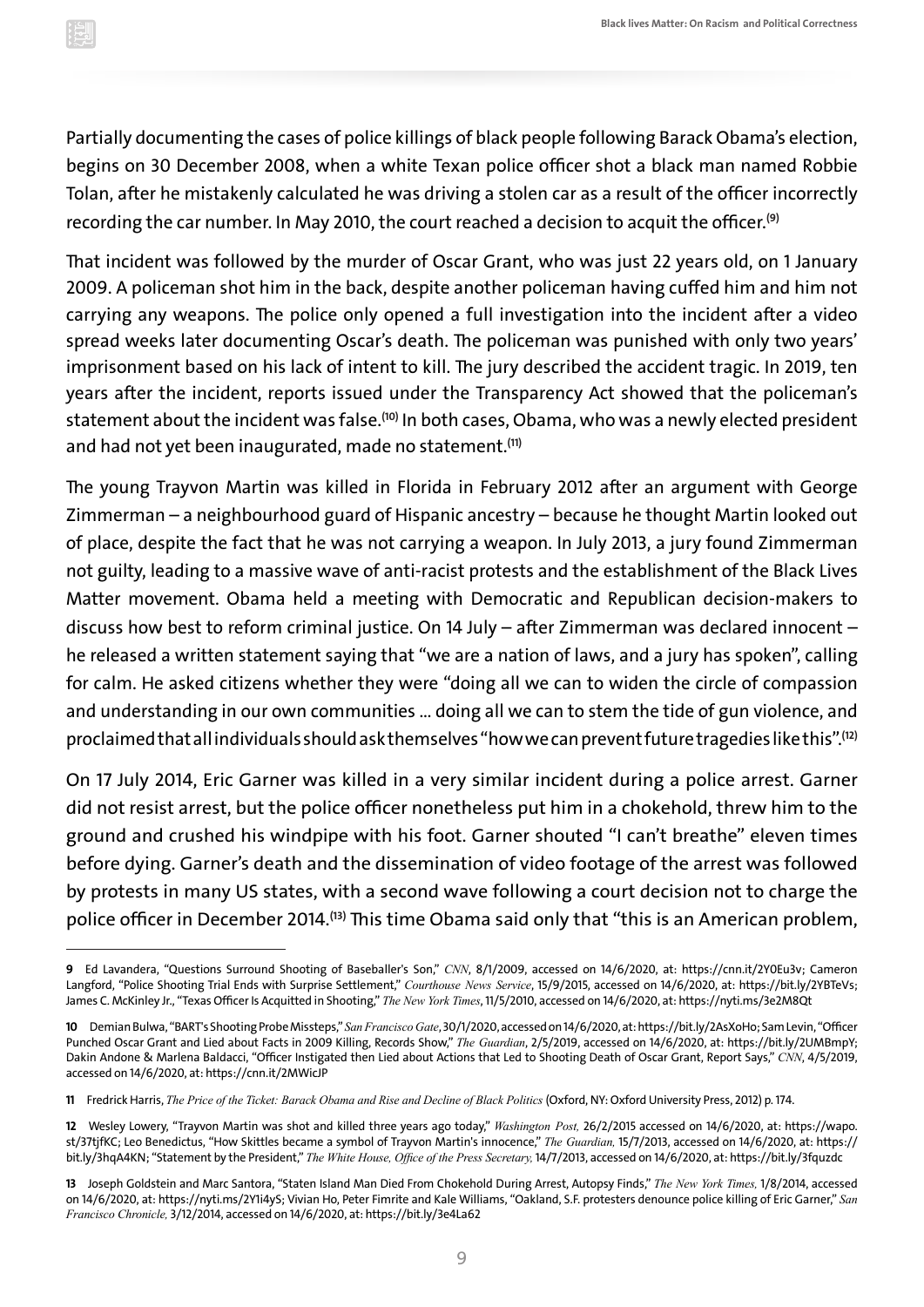and not just a black problem or a brown problem or a Native American problem". **(14)** After broad criticism, he said that he was the president of all Americans and not only black Americans. But despite his claim that it was an all-American problem, Obama took no steps to challenge it in this statement. He could have treated it seriously enough to produce positive results for US society as a whole and black Americans in particular. He refrained from granting black Americans the protection of the presidency.

On 9 August 2014, the eighteen-year-old Michael Brown was killed in Ferguson after a verbal exchange with a police officer. He had his hands up, but the officer nonetheless fired off a total of twelve shots; ten of which were fired when Brown fled after the officer threatened shooting him, and two at the beginning of the confrontation when the police officer was still in his car. Violent protests broke out after Brown's death, accompanied by the slogan "Hands up, don't shoot". Obama called on the protesters to calm down and turn their anger in a constructive direction, telling them that violent protest was not the solution. He also said that all Americans had to accept the court's decision to find the officer innocent, because "We are a nation based on the rule of law so we need to accept that this was the special jury's decision to make."**(15)**

On 22 November 2014, twelve-year-old Tamir Rice was shot by a police officer in Ohio while playing with a toy pistol in a public park. When he refused to put down the pistol the police officer opened fire. The incident was caught on video but the officer was still found innocent on the grounds that it was difficult to distinguish a toy pistol from a real one. The jury described the incident as a human mistake and stated that the evidence did not suggest any criminal behaviour on the part of the police.**(16)**

On 5 July 2015, Alton Sterling was killed in Louisiana. A video showing two officers opening fire after one of them had already used a taser on Sterling led once again to massive protests. One of the officers was fired for violating procedure on the use of force. The other was suspended for three days. Yet again, Obama described the incident as an American problem and called the people to work together to solve it. He reaffirmed his faith in the US judicial system.**(17)** A short time later, on 17

**<sup>14</sup>** Tanya Somanader, "President Obama Delivers a Statement on the Grand Jury Decision in the Death of Eric Garner," *The White House,* 3/12/2014, accessed on 14/6/2020, at: https://bit.ly/30GPUej

**<sup>15</sup>** Eliott C. McLaughlin, "Despite discrepancies, Dorian Johnson consistent in accounts of Brown shooting," *CNN,* 16/12/2014, accessed on 14/6/2020, at: https://cnn.it/3hpM7YS; Rachel Clarke and Mariano Castillo, "Michael Brown shooting: What Darren Wilson told the Ferguson grand jury," *CNN,* 26/11/2014, accessed on 14/6/2020, at: https://cnn.it/2UM1kK5; Jon Swaine, Paul Lewis and Dan Roberts, "Grand jury decline to charge Darren Wilson for killing Michael Brown," *The Guardian*, 25/11/2014, accessed on 14/6/2020, at: https://bit.ly/3dYDEd3

**<sup>16</sup>** Elahe Izadi and Peter Holley, "Video shows Cleveland officer shooting 12-year-old Tamir Rice within seconds," *The Washington Post,* 27/11/2014, accessed on 15/6/2020, at: https://wapo.st/3d4S22b; Ashley Fantz, Steve Almasy and Catherine E. Shoichet, "Tamir Rice shooting: No charges for officers," *CNN,* 29/12/2015, accessed on 15/6/2020, at: https://cnn.it/2Y6OpEO

**<sup>17</sup>** Ashley Cusick, Abigail Hauslohner and Sarah Larimer, "'Murder, plain and simple': Grief in Baton Rouge days after Alton Sterling shooting," *The Washington Post,* 8/7/2016, accessed on 15/6/2020, at: https://wapo.st/2UOBJjF; Jason Hanna "No charges against officers in Alton Sterling death; other videos are coming," *CNN,* 27/3/2018 accessed on 15/6/2020, at: https://cnn.it/2Ba81ig; Nora Kelly Lee, "President Obama: 'This Is an American Issue That We Should All Care About'," *The Atlantic,* 7/7/2016, accessed on 15/6/2020, at: https://bit.ly/3d5noph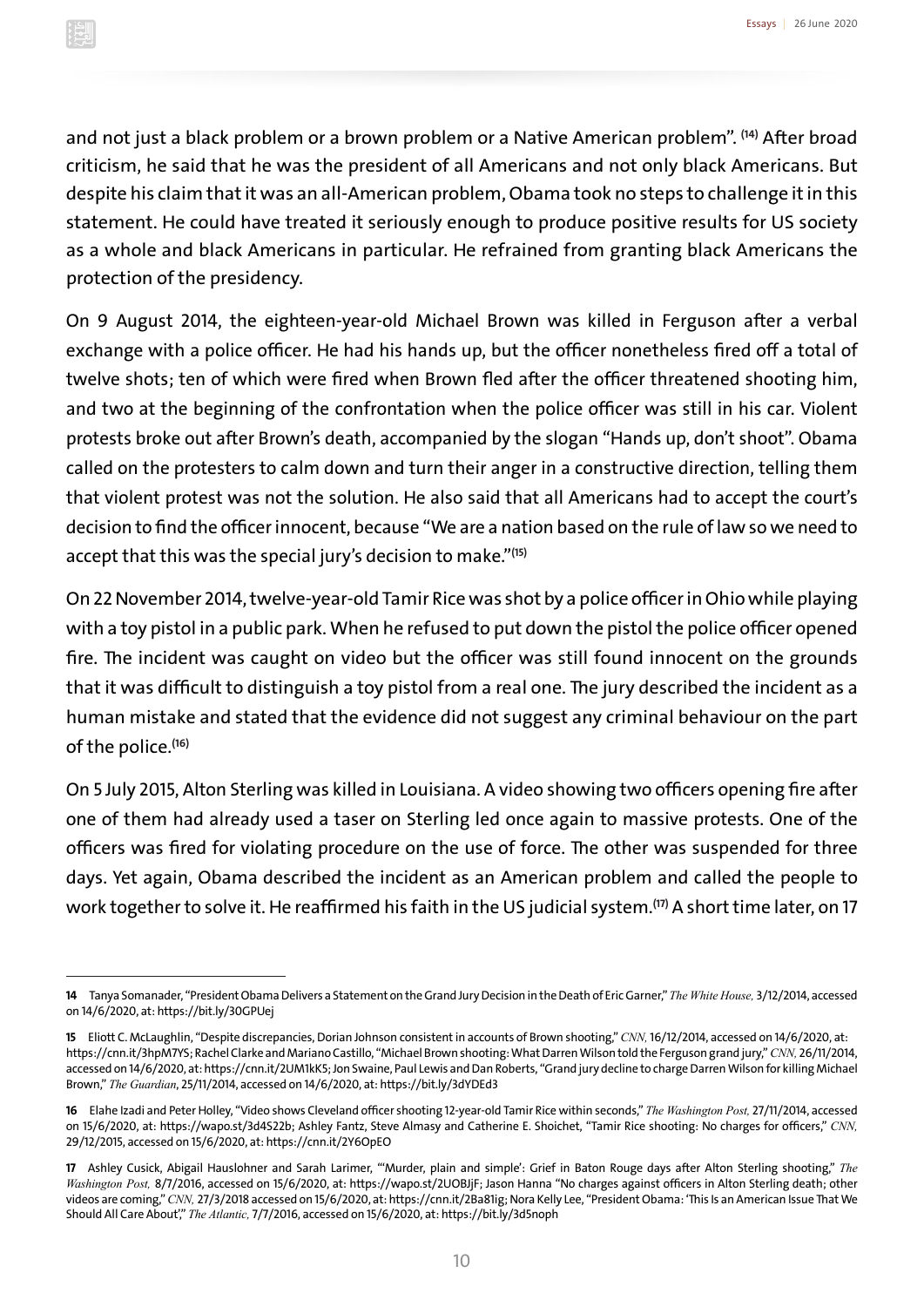July 2015, a white nationalist opened fire at a church in Charleston, South Carolina, killing nine black American members of the congregation. This produced a mass public response.**(18)**

Under Trump, whose presidency began in 2017, more than 700 black Americans have been killed by the police.**(19)**

On 29 April 2017, Jordan Edwards was shot in the head in Dallas, Texas. The officer claimed that the car that he was driving was reversing towards the officer in an "aggressive manner". But video footage showed that the opposite was true and that the officer had fired on a car that was "moving forward as the officers approached".**(20)**

On 18 March 2018, 22 year-old Stephon Clark was killed in California after police fired on him twenty times in his grandmother's backyard. One of the officers claimed that they had feared for their lives and believed that Clark was armed, but in fact he was only holding a mobile phone. Video footage of Clark shouting "don't shoot, it's a cell phone" led to more protests and a new slogan. On 2 March 2019, it was announced that the officers would not face any charges because the facts did not suggest that they had committed a criminal act.**(21)**

On 28 March 2019 Javier Ambler was killed as police officers chased him down over a minor traffic violation. Ambler had failed to dim his headlights. Video footage from police documents published later showed that Ambler had not resisted and had told them that he had congestive heart failure, but that officers had nonetheless forcibly restrained him. After they tased him a total of four times, he told them that he could not breathe before dying.**(22)**

On 13 March 2020, Kentucky emergency room technician Breonna Taylor was killed when the police raided her house without warning as they had a "no-knock warrant". Officers were looking for a man wanted in connection with drugs crimes. Taylor was shot no less than eight times, but her case only led to protests much later, when the FBI began looking into it.**(23)**

Later, shortly after the George Floyd incident, the police shot and killed Rayshard Brooks in a fast food outlet car park. The police had a call that a man (Brooks), who was asleep in his car, had blocked the flow of traffic in the restaurant's drive-thru lane. After failing a sobriety test he attempted to

**<sup>18</sup>** Nick Corasaniti, Richard Pérez-Peña and Lizette Alvarez, "Church Massacre Suspect Held as Charleston Grieves," *The New York Times,* 18/6/2015, accessed on 15/6/2020, at: https://nyti.ms/3hski2b; Sarah Pulliam Bailey, "The Charleston Shooting is the Largest Mass Shooting in a House of Worship since 1991," *The Washington Post,* 18/6/2015, accessed on 15/6/2020, at: https://wapo.st/3e5AyE5

**<sup>19</sup>** "Fatal Force 2017," *The Washington Post,* accessed on 15/6/2020, at: https://wapo.st/3e7qbjc; "Fatal Force 2018," *The Washington Post,* accessed on 15/6/2020, at: https://wapo.st/3hz6ItZ; "Fatal Force 2019," *The Washington Post,* accessed on 15/6/2020, at: https://wapo.st/37w40Ri

**<sup>20</sup>** Liam Stack and Christine Hauser, "Police Account Changes in Killing of Texas 15-Year-Old," *The New York Times,* 1/5/2017, accessed on 15/6/2020, at: https://nyti.ms/3d9WRaq

**<sup>21</sup>** "Stephon Clark: Protests over police shooting shut NBA arena," *BBC,* 23/3/2018, accessed on 15/6/2020, at: https://bbc.in/30MCNsi; Jose A. Del Real, "No Charges in Sacramento Police Shooting of Stephon Clark," *The New York Times,* 2/3/2019, accessed on 15/6/2020, at: https://nyti. ms/2YBoFiF

**<sup>22</sup>** The Associated Press, "Body Camera: Dying Man Pleads 'Save Me' During Taser Arrest," *The New York Times,* 9/6/2020, accessed on 15/6/2020, at: ttps:// nyti.ms/2YD8SjA

**<sup>23</sup>** Richard A. Oppel Jr. and Derrick Bryson Taylor, "Here's What You Need to Know About Breonna Taylor's Death," *The New York Times,* 5/6/2020, accessed on 15/6/2020, at: https://nyti.ms/30NG9eC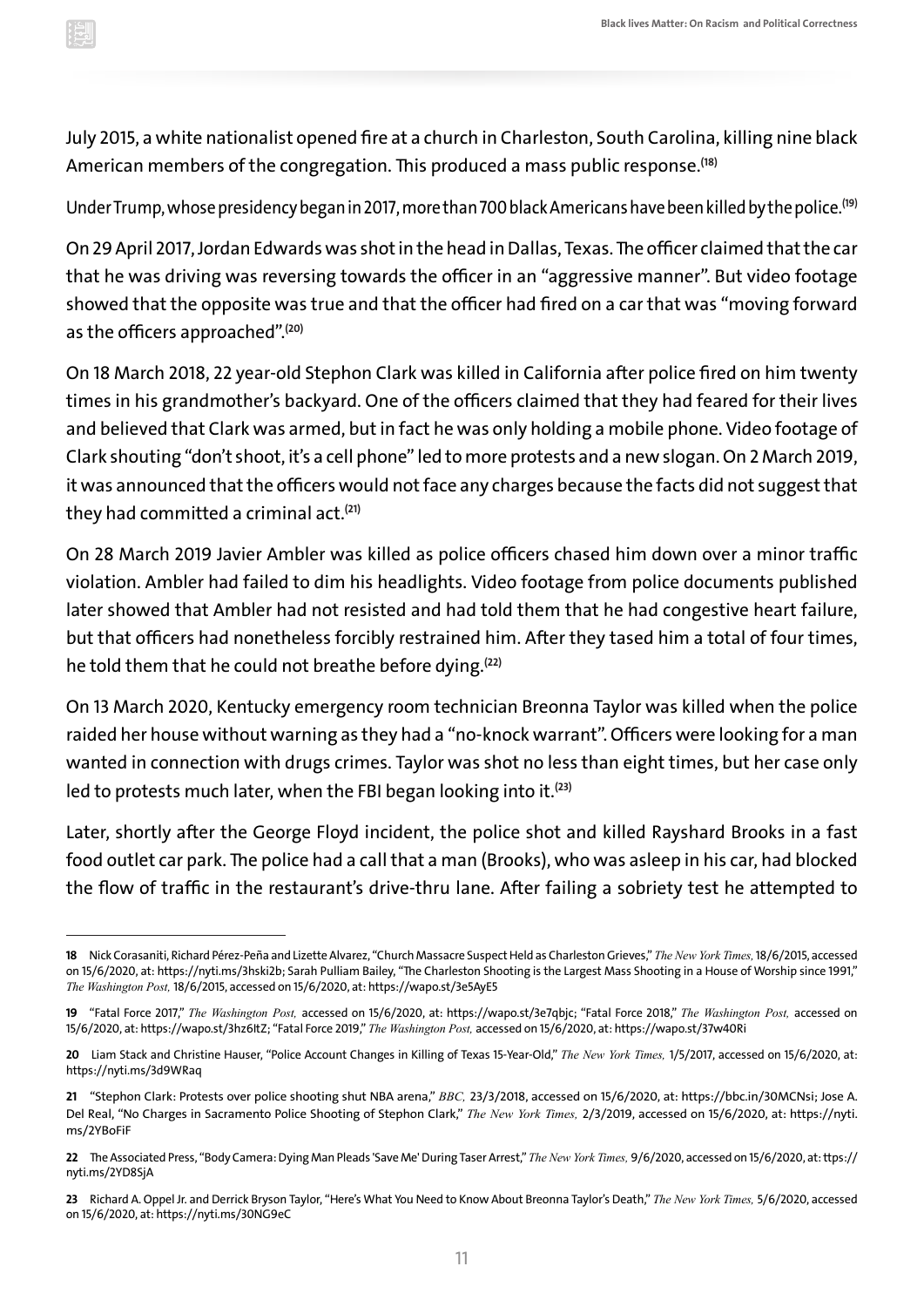escape; officers chased him down before tasing and shooting him. A video of the incident led to more major protests in which some protesters set fire to the fast food outlet.**(24)**

This battle against racism is real. Floyd provided it with the spark needed to set off a modern uprising. All the ingredients were there in the dramatic and affecting video clip. What distinguishes Floyd from other recent victims of the police is this film clip, which captures all the events leading to his death and up to the moment when he died, that captures the calm of the police officer standing on his throat, who fails to show any expression appropriate to what he is doing. The increasing violence of police against black people, the presence of a president whose open racism is producing more and more opposition (as opposed to the previous president, who told victims to calm down despite his sympathy for their cause on other occasions described by some as opportunistic), and the difficult economic circumstances after COVID-19 also contributed. Trump has praised and defended whitenationalist movements more than once. Their numbers have increased by 55% under the Trump presidency.**(25)** He has shown contempt for black people's lives. And it seems that "long ago", he and his father even refused to rent apartments to black people (this is without going into his other traits which have been much discussed elsewhere).**(26)**

This struggle will continue and take on new dimensions. The BLM movement and other civil rights and democratic movements in the US will not miss any opportunity to put police violence against black Americans back on the news agenda. And they are inspiring others to fight against racism in other parts of the world.

## **III: A note on political correctness**

It is worth pointing out that most of the protests outside the US are happening in democratic countries. Despotic countries stained by racism are not seeing similar protests, or are not allowing them to take place – aside from the fact that they do not accept that they have racism to start with. Some despotic regimes that kill without accountability, torture their citizens in prisons without oversight or legal limit, are brazenly using events in the US to expose once more what they call "the false claims of Western democracy".

In the Far East, where race theory found some hosts in the past, national chauvinism is reaching remarkable, heights, but it is incontestable in the public sphere. In Myanmar racial and religious "cleansing" and repression has targeted the Rohingya in a country headed by a former opposition figure who has won the Nobel Peace Prize and the Sakharov Prize for Freedom of Thought. India has seen a rise in racism against Muslims, while China's actions against Uyghurs are only discussed

**<sup>24</sup>** Artemis Moshtaghian, Jay Croft, Paul P. Murphy, Kelly McCleary and Amir Vera, "Atlanta officer who fatally shot Rayshard Brooks has been terminated," *CNN,* 5/6/2020, accessed on 15/6/2020, at: https://cnn.it/2N0TVCp

**<sup>25</sup>** Rosie Gray, "Trump Defends White-Nationalist Protesters: 'Some Very Fine People on Both Sides'," *The Atlantic,* 15/8/2017, accessed on 15/6/2020, at: https://bit.ly/3forLNG; Jason Wilson, "White nationalist hate groups have grown 55% in Trump era, report finds," *The Guardian,* 18/3/2020, accessed on 15/6/2020, at: https://bit.ly/37ycc3r

**<sup>26</sup>** Tony Schwartz, "The Psychopath in Chief," *Medium*, 28/5/2020, accessed on 15/6/2020, at: https://bit.ly/2YG07VW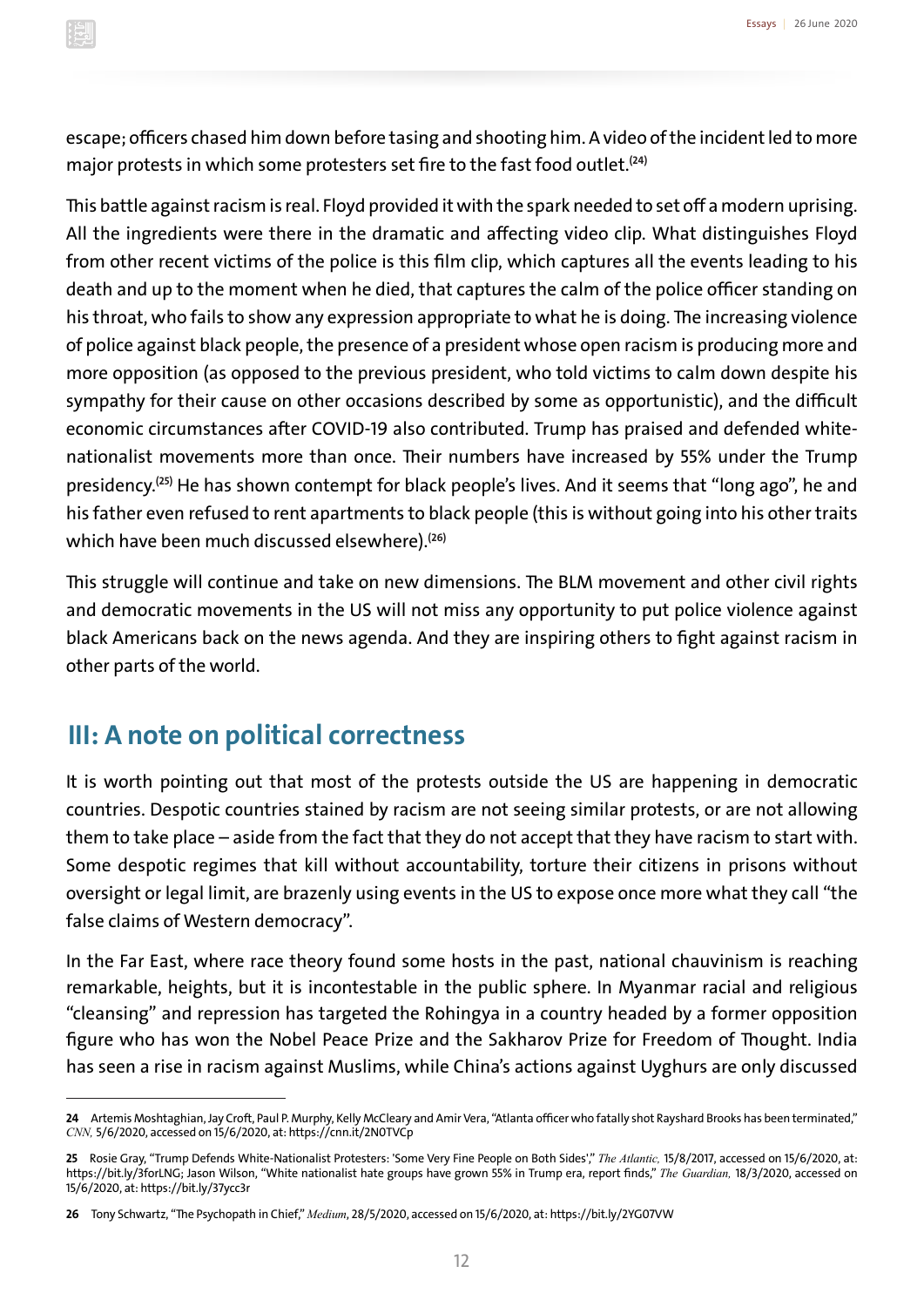outside China. We have seen how Syrian refugees have been "welcomed" in former socialist countries in Central and Eastern Europe, and the mutual discrimination between different ethnic groups in these same countries has been the subject of much research. In the Arab Mashreq there is religious or sectarian incitement, and it is not at all surprising when a preacher in a mosque rails against non-Muslims generally. And in some sectors of society it is still common to look down on those with dark skin.

The battle against racism outside the US is centred on the countries of Western Europe not only because of their colonial history but also because of the entirely different expectations that people have of democratic regimes. The child of an immigrant in a Western European country expects to enjoy their rights in full. They expect to receive an apology for the state's treatment of their parents and its policies in their once-colonised homeland. This is because they have grown up under a legal system and prevailing political and civil culture that encourage them to expect equality from state and society and to hold them to account when reality falls short of expectations.

Over the last three decades there have been major advances in individual rights in the West, with the rights of women and racism against black people in the US front and centre. Liberal sections of society were quick to make this issue part of their struggle against conservative forces. And a new generation of conservatives did not take long to accommodate to the achievements of civil rights and move on to new issues: most conservative politicians now contend that everyone should have the same civil and political rights. Recognition of the rights of women and black people soon became, in their eyes, part of Western liberal culture (irrespective of the fact that it was never part of this culture historically), and they remained keen on preserving the power of the US and its "historical message" in the world (in this sense Trump is not a neoconservative nor a simple conservative but rather a right-populist of a different kind).

Modern conservatives are different from older conservatives in that they are more accepting of the idea of individual rights and more opposed to discrimination on the basis of sex, race etc. But they only accept equality on the basis of integration – i.e. without any idea of cultural pluralism or the recognition of communal rights that many liberals have come to accept after previously rejecting them outright. While conservatives have moved towards an acceptance of liberal ideas of equality on the basis of integration into "the existing identity and culture of the state" and respect for its "national history", some liberals have come to accept the idea of cultural specificity too, including accepting the cultures of different religious communities in the US, or immigrants in Western European countries in particular on the basis of equal citizenship.

At the same time, liberal intellectuals, feminist movements and civil rights movements have adopted the discourse of political correctness, which seeks to purify the language of the terms and expressions that they believe to be racial slurs that have become embedded in usage, and contend that their use should be socially unacceptable. Prejudices have certainly left their mark on language, but the circulation of many of these negative terms results from long usage, and some of those who use them are not alluding to their original meanings. And although political correctness has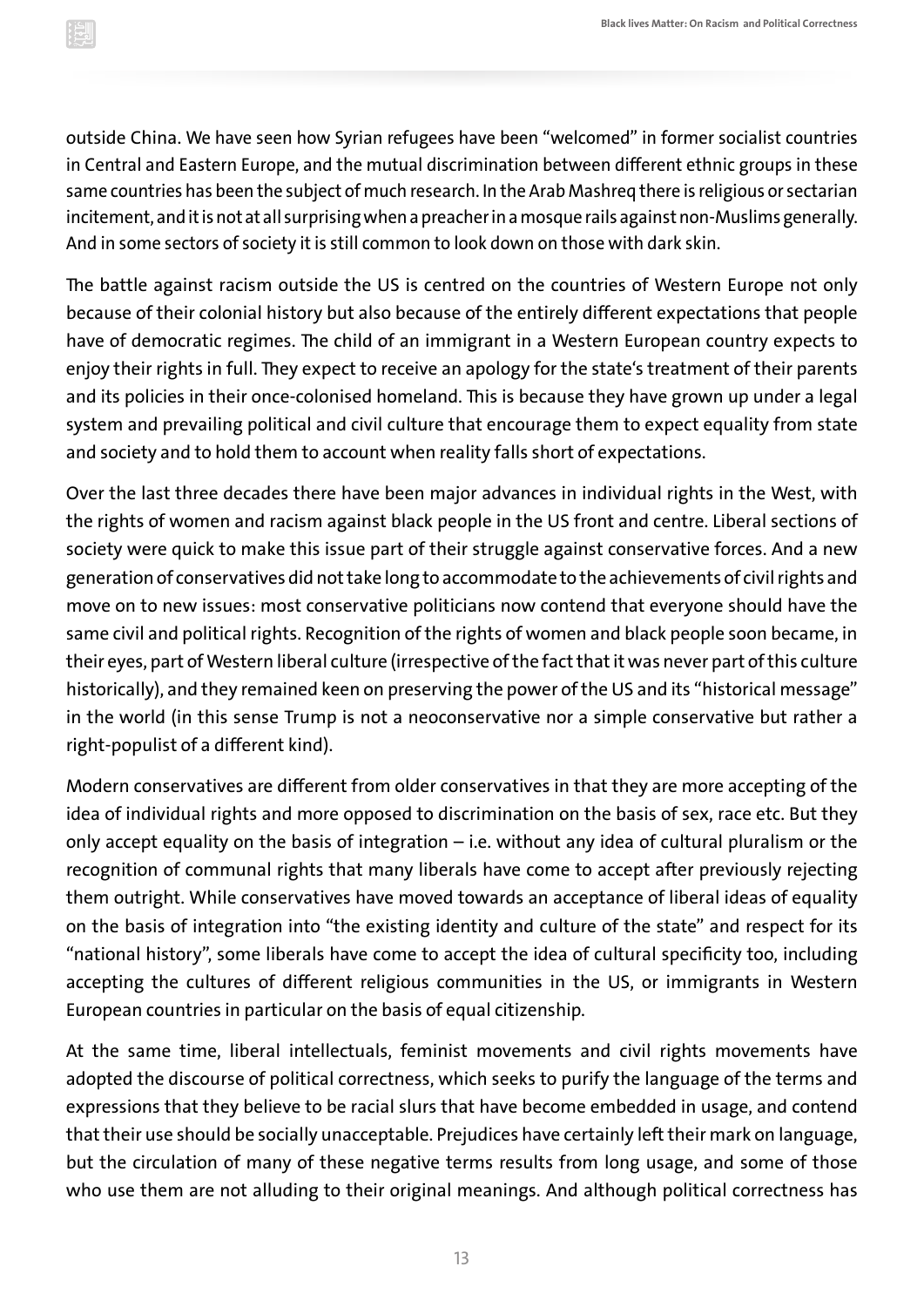been an important part of the battle against racism and an important tool for checking racists and encouraging individuals and communities to think about certain common expressions and their racist origins, it has gradually become an issue in its own right almost completely separate from the original purpose for which it emerged. The culture of political correctness, once it becomes an aim in itself, becomes a kind of suspicion of normal people, who become the object of a patronising liberalism that comes close to chastising them for the language they speak.

Over the last decade a sort of resentment has built up in Western countries towards political correctness discourse and its zealous guardians, who seem to be holding people to account for what they say and restricting their "freedom of speech". The extreme right have thus transformed freedom of speech from an enemy into a tool to be used against its liberal "originators". The populist right has exploited political correctness and turned it into one of the most important elements of its mobilising strategy against foreigners and minorities in the West, "exposing" liberals who are throwing away their countries' culture while giving recognition to other cultures that threaten the prevailing local culture and the identity of the motherland that working class people – who do not travel much and do not encounter other cultures – grew up with.

One of the reasons for Trump's election and the rise of the populist right in Europe in alliance with Putin against liberalism is this same resentment, that populist call for white men to take back their countries (imagined as if it has been stolen from them and given to minorities, black people and migrants). It is important that any organised battle against racism – I'm talking here about organised movements, not random mobilisations – make sure not to invite this kind of response. This is to say that the current movement for black rights against police violence and for equality before the courts must not reach the point of considering itself a purification movement that will probe the depths of the "average citizen" looking for his innermost thoughts or his unawareness in linguistic or cultural expressions and then ask him to confess that he is a racist. Nor can it force him to review the whole history of his country; such things take time and do not just happen in response to protests. Interest in political correctness must not become an issue in itself as if political correctness is itself the important thing and not how much it helps in the fight against racism.

The histories of the rich capitalist countries which were once colonial states encompass much evil and, of course, many shameful episodes. All of them recognise this. They also encompass persecution of workers and women and child labour, and even, at some points, slavery. But it is also here that the liberal-democratic system developed, that citizens' rights and liberties emerged, and that a continuous process of critical revision of these histories has gone in academia and even in popular culture. The stories of their "great men" are not simple or one-dimensional; all the elements of the historical period in which they lived overlap in them. The founding fathers of the US owned slaves when slavery was not limited to the southern states and were without a doubt male-chauvinists.

Culture and ideology have historical context. Projecting the standards of the modern age on them as part of a political struggle for demands is not a true critique. A true critique requires review of the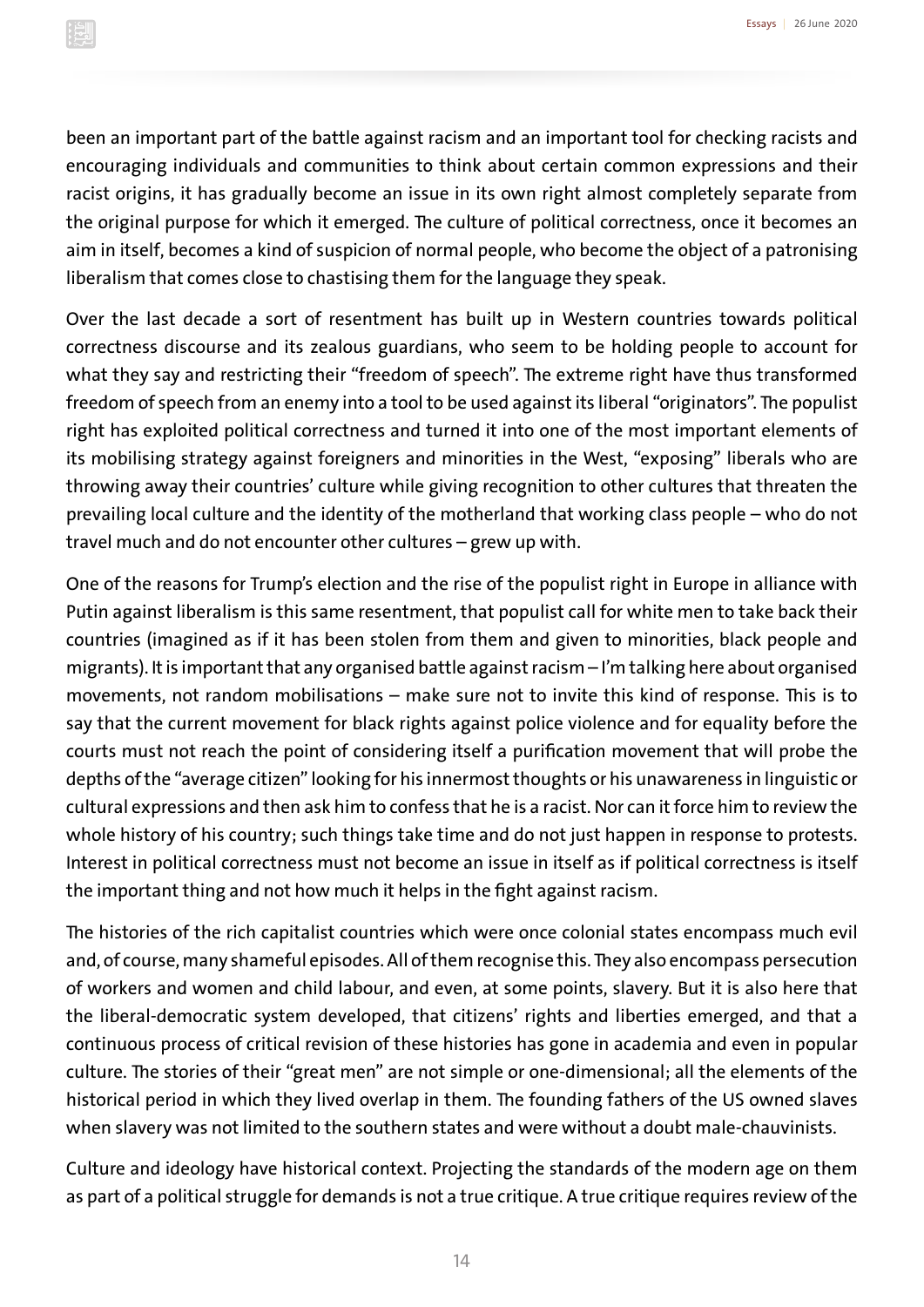objects of criticism in historical context. Are Thomas Jefferson, John Adams and James Madison so important to US political culture because they produced the first liberal-democratic constitution in human history (a constitution that today seems to have many shortcomings), or because they owned slaves just like others did? What precisely distinguished them from others in their own time? Asking the average American citizen to think about this question will meet with rejection – it will make them more open to being influenced by extreme right propaganda. As important as it is to deromanticise and demythologise historical figures and assess their role and achievements in their historical context without rose-tinted spectacles, it is important that we do not become convinced that current issues will be solved by summoning them up to judge their deeds and intentions. This itself takes attention away from dealing with the heart of the issue that reproduces itself year after year.

The struggle advances by achieving particular demands at every stage; the challenge is applying the ethical value that drove this struggle to other issues of oppressed people. Changing culture, on the other hand, is a long process that does not begin or end with toppling a statue – although it cannot hurt to topple a few statues of people whose only achievement was to make their fortune by trading in slaves or to show their "bravery" by hunting escaped slaves in the South, or even of more important people like Cecil Rhodes distinguished by their racist colonial inclinations. Refusing to glorify or immortalise such people as national symbols is entirely understandable. But there are cases which are more complicated because of average citizens' view of their countries' history and their national symbols. The biggest mistake these movements can possibly make is to drive the average citizen into the arms of the populist demographic right.

The more zealous form of political correctness commits two errors. **Firstly**, it conflates representation with truth, giving changes in terminology a greater importance than changing reality even as racism continues in practice.**(27)** This tendency to exchange reality for representation extends beyond language to their understanding of developments in reality itself. A woman or a black American being promoted to a senior management position is, from a "representational" perspective, sufficient evidence that great achievements have been made in the struggle against racism or discrimination against women. Any arriviste can present their promotion as an achievement for black people or women more broadly. What do we say about a black American who demands the right to lead the same police that discriminate against black Americans in their exercise of violence? Has it been shown that he will do more than his white predecessor or successor to fight discrimination? There is no evidence to suggest so. Past experiences are not encouraging. Even Obama, as president of the US, did no more to fight racism against black people. The battle for equality is not a matter of representation, even if representation in itself may be an important breakthrough into a field previously denied to black people or women. **Secondly**, extreme political correctness patronisingly polices how people in general speak, chastising them and showing surprise at how "backward" they are. These practices produce regrettable reactions.

**<sup>27</sup>** This tendency has been encouraged by the emergence of philosophical currents who believe representation to itself be reality, and that it creates reality (which is true in particulars), justifying a general conflation of symbolic representation and the reality it represents.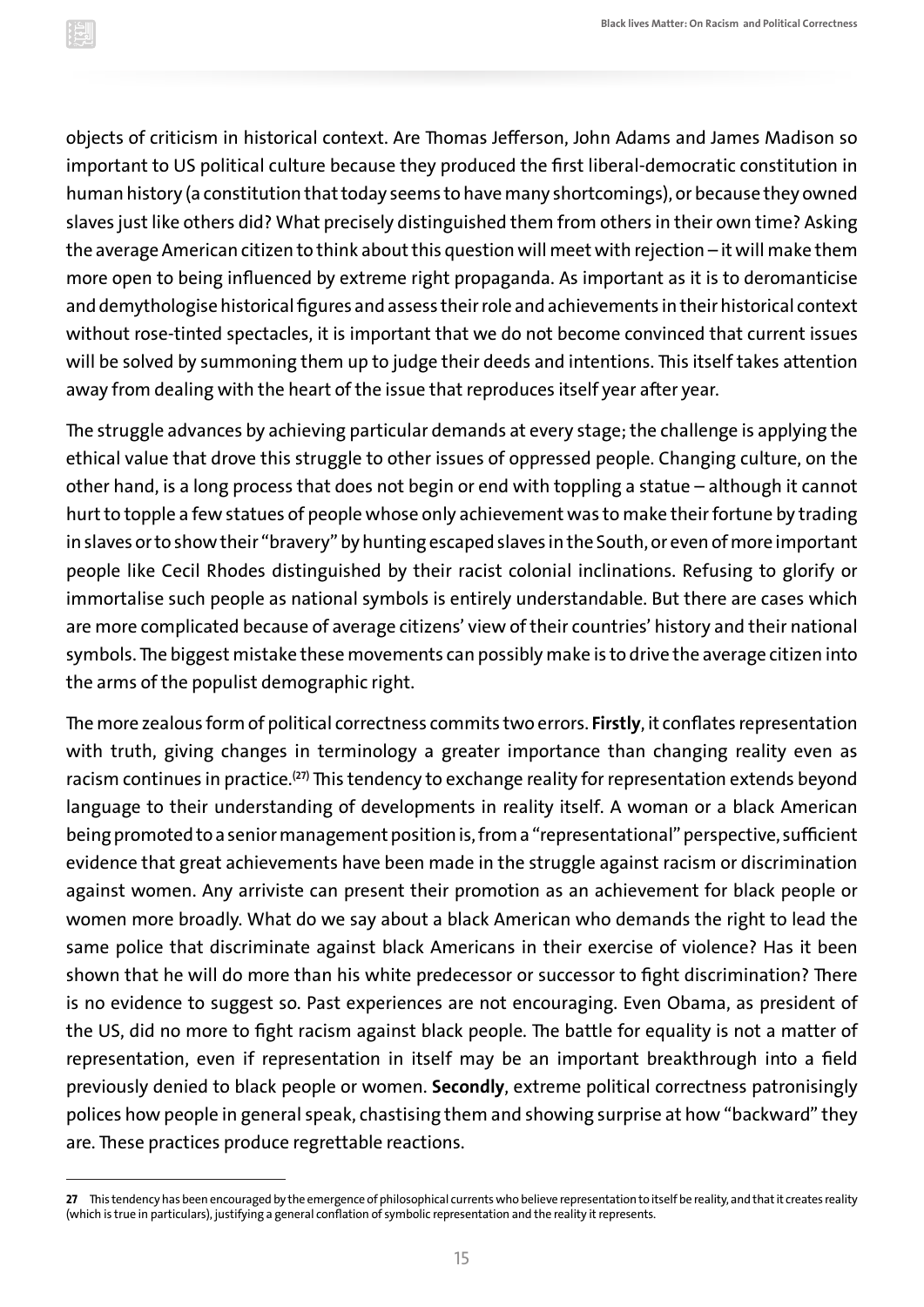Perhaps the most absurd of these practices is imposing political correctness onto history itself. If the exclusion of racism in the cultural sphere or cinema extends to scenes showing women or black Americans as inferior, this does not mean that equality should be projected onto racist history itself in such a way that black people and women become heroes in cowboy films, joining white male settlers in fighting the indigenous "Indians". Not only is this excluding indigenous people, it is also a distortion of history. Here "political correctness" does the opposite of what it aims to do, cleansing history of its actual racism.

## **IV: Palestinian Caveat**

George Floyd was killed in Minneapolis on 25 May 2020. Five days later, Eyad Hallaq was killed in Jerusalem just for being Palestinian. There was no reason for Hallaq to be detained – there were no complaints against him. According to the Israeli soldiers responsible, they suspected he had a gun. He did not, and the soldiers seem to have shot him while he was lying on the ground. The Israeli authorities have admitted that the incident was a "tragic mistake", not a single policeman or soldier has been arrested and nobody has been held accountable. The Israeli security forces behaviour towards Palestinians – which is more violent than the US police's behaviour towards black American citizens – is to be expected, because they are under occupation and not in fact citizens. Historically the Israeli occupation has never punished a soldier for killing a Palestinian, even in cases that are clearly in breach of its own laws. It does not want to make them think twice about killing in the future, in cases that are "necessary" or "legitimate". What is "legitimate", in the customary thinking of the occupation, justifies what is "illegitimate" – stripping words like "legitimacy" and "law" of any meaning to start with.

We might ask when the authorities carrying out killings like this spark protests against it. When Muhammad Durra, a child, was killed on 30 September 2000, it triggered a full-scale uprising (the second Intifada). One might conclude from this case that it was the presence of cameras documenting the whole incident that made Durra's death into a spark, just as it was with Floyd; Eyad Hallaq's death was not recorded. But the conditions for the Second Intifada were all present from the failure of the Camp David negotiations onwards, followed by Sharon's decision to deliberately provoke Palestinian feeling by forcing his way into the Al Aqsa Mosque – similar to the febrile atmosphere in the US after three years of Trump and three months of Corona. Other black Americans have been killed by the police and their deaths filmed and made public without this beginning a popular uprising. Equally, the unfilmed killing of six Palestinian workers triggered the First Intifada because all of the preconditions existed.

The Intifada targeted the occupation as a whole and not simply the violence of the Israeli security apparatus. It was not a struggle built around a concrete set of demands. This is the difference between the killing of Eyad Hallaq and the killing of George Floyd. Eyad Hallaq's people do not want to integrate into Israel. They do not expect to be treated as full citizens by a "democratic Israel" and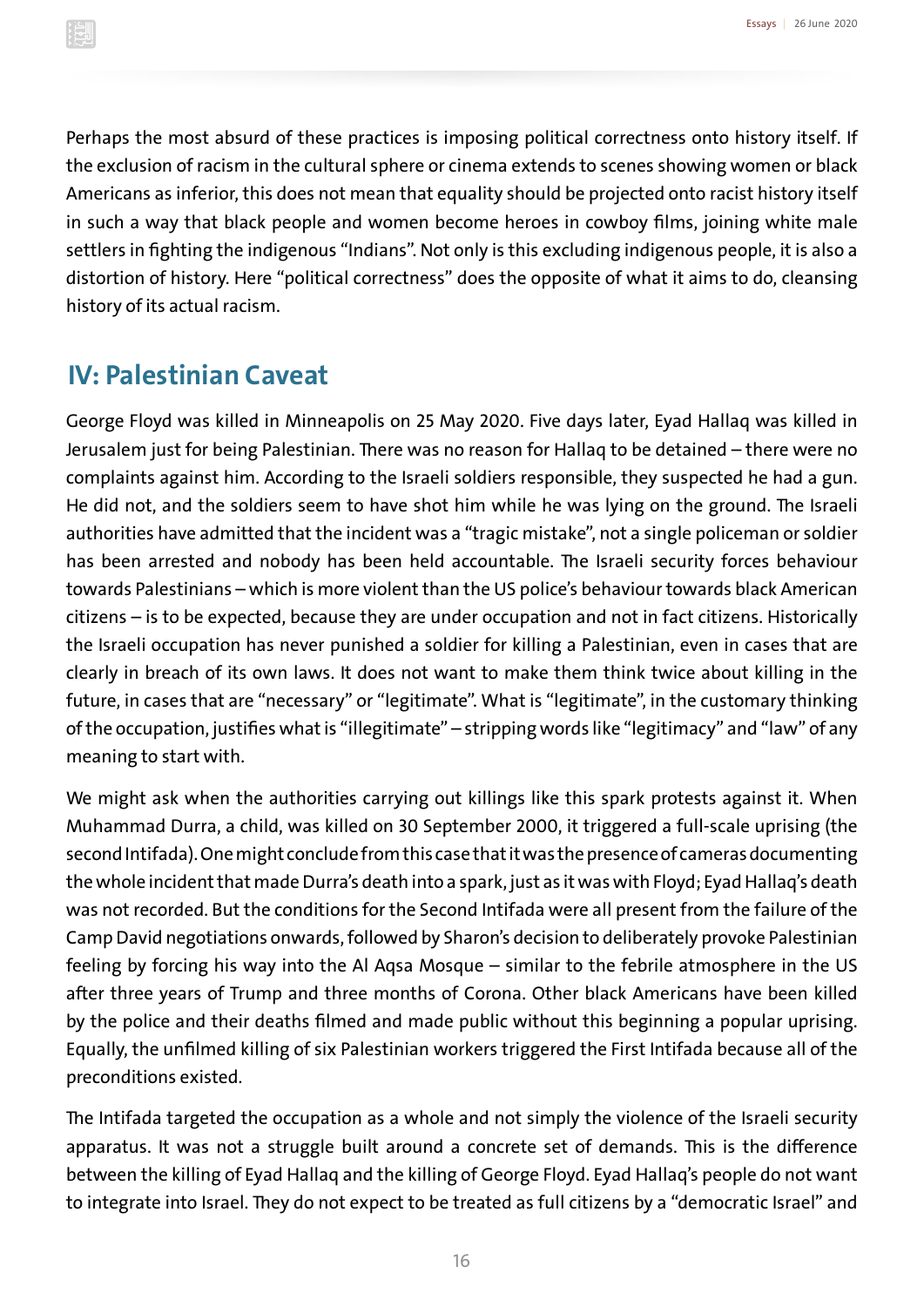are thus not surprised when they are not. They want the Israeli security forces to leave, not to simply moderate their violent behaviour (which is structurally rooted in the occupation itself). The struggle of the Palestinian people against Israeli police violence is not a demand that forms part of a struggle for equality in a democratic state. It considers the violence of the police and of the Israeli judiciary part and parcel of the occupation system it can trigger an uprising against occupation not against police violence.

Even Palestinian Arabs inside Israel, those who demand full citizenship rights as part of a struggle built around specific demands, do not want national citizenship as part of an umbrella Israeli culture which doesn't exist. There is no demand that an Arab should be able to serve as commander in chief or fly planes for the IDF (even if some individuals may have such ambitions). The struggle is directed in its entirety towards achieving citizenship within the framework of the cultural and national distinctiveness of the indigenous population of the country, not integration into a state that sees itself not as a state of all its citizens or a sovereign embodiment of a citizen nation but as giving expression to the Jewish people, a state that defines itself not only as a "Jewish state" but as "the state of the Jews" (many of whom are not citizens).

Nonetheless, Arabs in the interior do expect less violence from the Israeli security forces as part of their demands for equality and demand that their excesses should be investigated. They compare themselves to Jewish citizens, and expect equality before the courts to form part of citizenship. This is the difference between their political behaviour and that of Palestinians in the West Bank and the Gaza Strip, where the longing for statehood still exists, while the hope for its realization is waning. The political behaviour of these latter continues to be defined by a project of statehood and independence from Israel – and not a citizenship state and equality therein. Israel, meanwhile, wants their land but not its inhabitants. It undermines the constituent parts of the independent Palestinian state and creates a system of racist segregation in such a way that Palestinians enjoy neither the benefits of an independent state nor the benefits of equal citizenship.

Nonetheless, the killing of Eyad Hallaq in cold blood should have produced protests that could have become a part of the ongoing global democratic struggle against racism. That there is a racist element to his killing is indisputable. He was killed because he was Palestinian. If he had been Jewish and had been actually carrying a gun (and not simply wrongly suspected of being armed), he would not have been killed. His pointless death should have provoked protests, even if only against the occupation and not in favour of equality before the Israeli security forces and courts. But it seems to me that the Palestinian national movement has become directionless. And Israeli society lacks any real popular civil rights movement against racism.